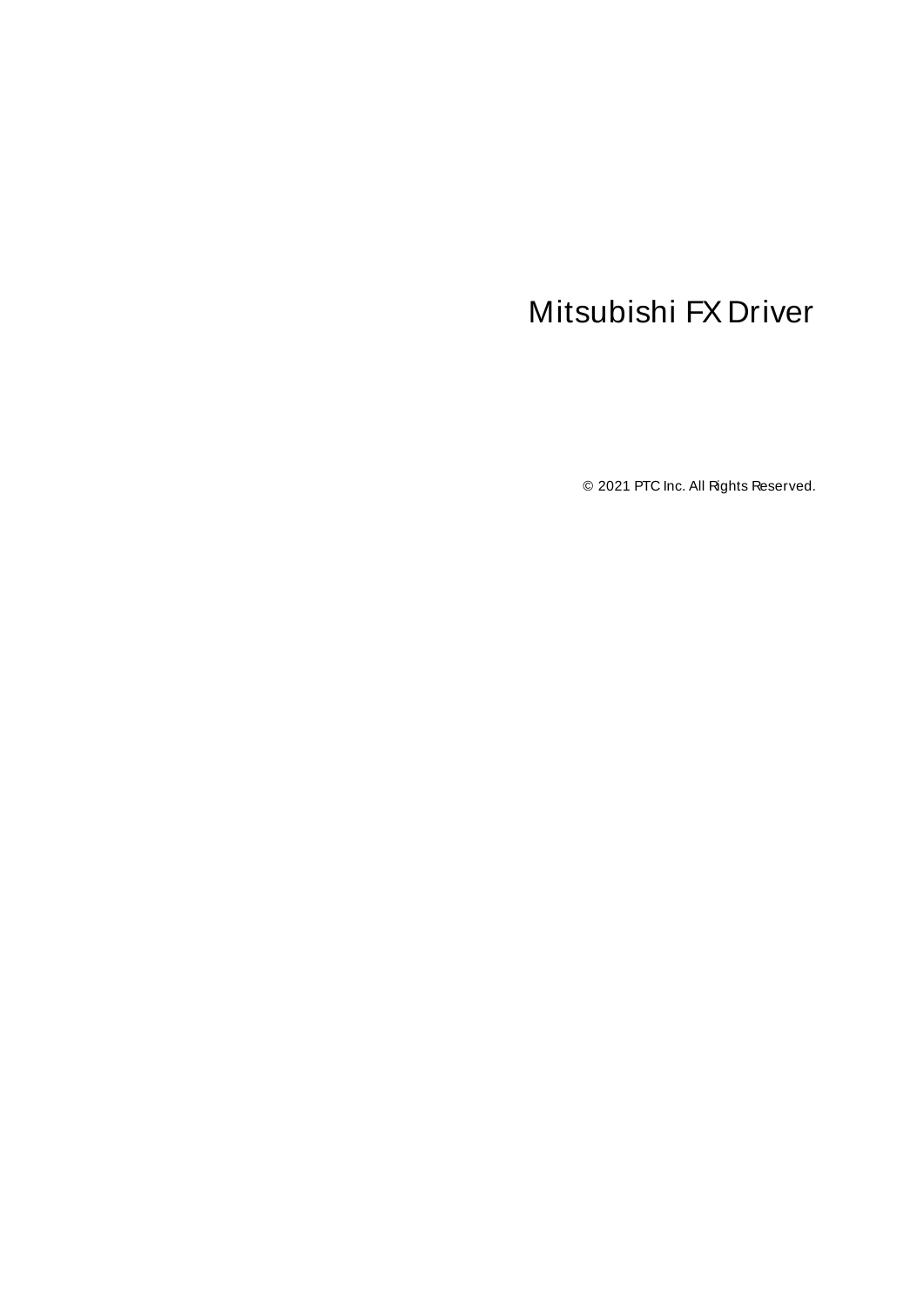# <span id="page-1-0"></span>Table of Contents

| Received block length does not match expected length.   Received block length = <number>,</number> |
|----------------------------------------------------------------------------------------------------|
|                                                                                                    |
|                                                                                                    |
|                                                                                                    |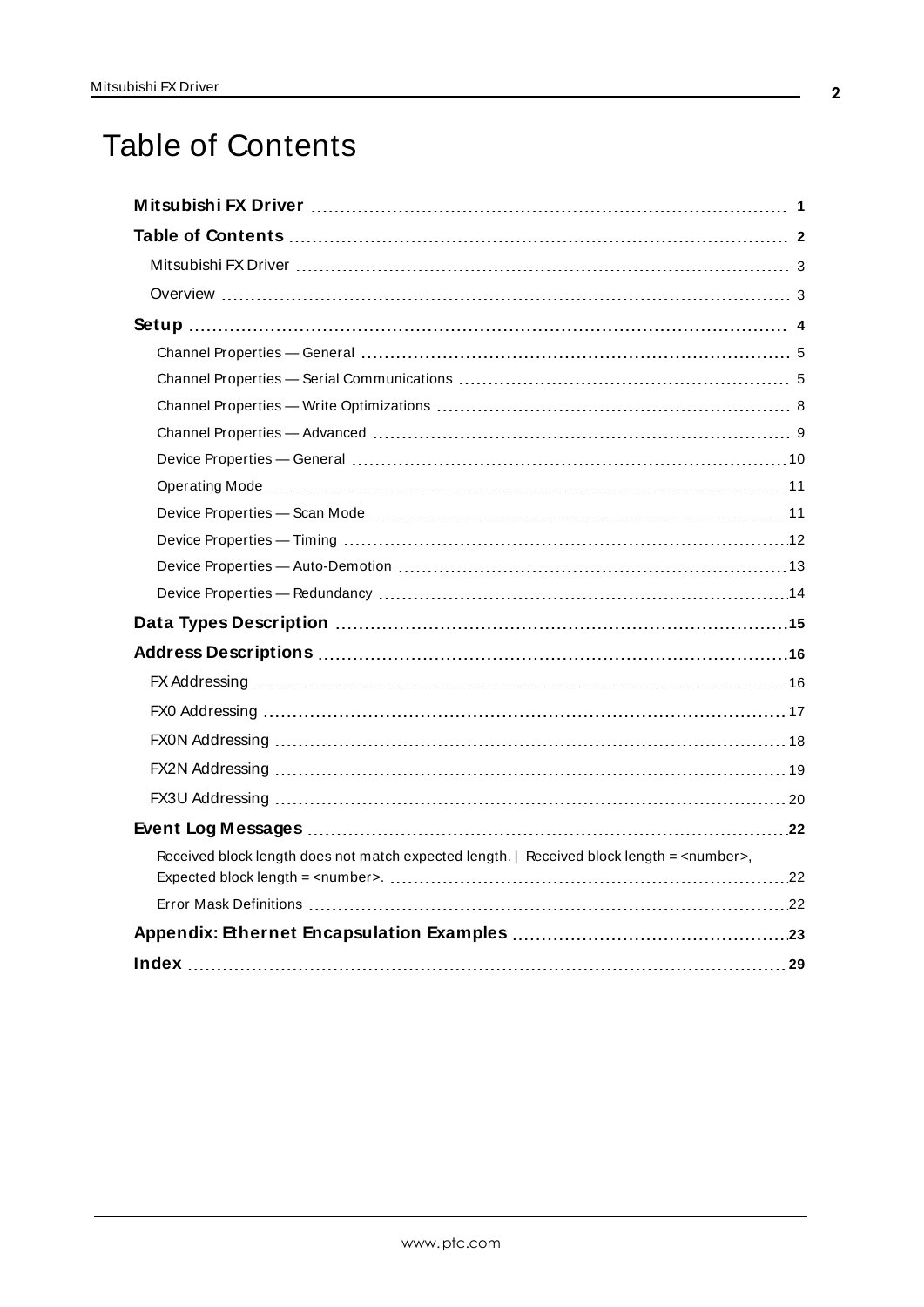## <span id="page-2-0"></span>**Mitsubishi FX Driver**

Help version 1.041

## **CONTENTS**

## **[Overview](#page-2-1)**

What is the Mitsubishi FX Driver?

#### **[Setup](#page-3-0)**

How do I configure a device for use with this driver?

#### **Data Types [Description](#page-14-0)**

What data types does this driver support?

#### **Address [Descriptions](#page-15-0)**

How do I address a data location on a Mitsubishi FX series device?

#### **Error [Descriptions](#page-21-1)**

<span id="page-2-1"></span>What messages does the Mitsubishi FX Driver produce?

# **Overview**

The Mitsubishi FX Driver provides a reliable way to connect Mitsubishi FXdevices to OPC client applications; including HMI, SCADA, Historian, MES, ERP, and countless custom applications. It is intended for use with Mitsubishi FXseries devices.

**3**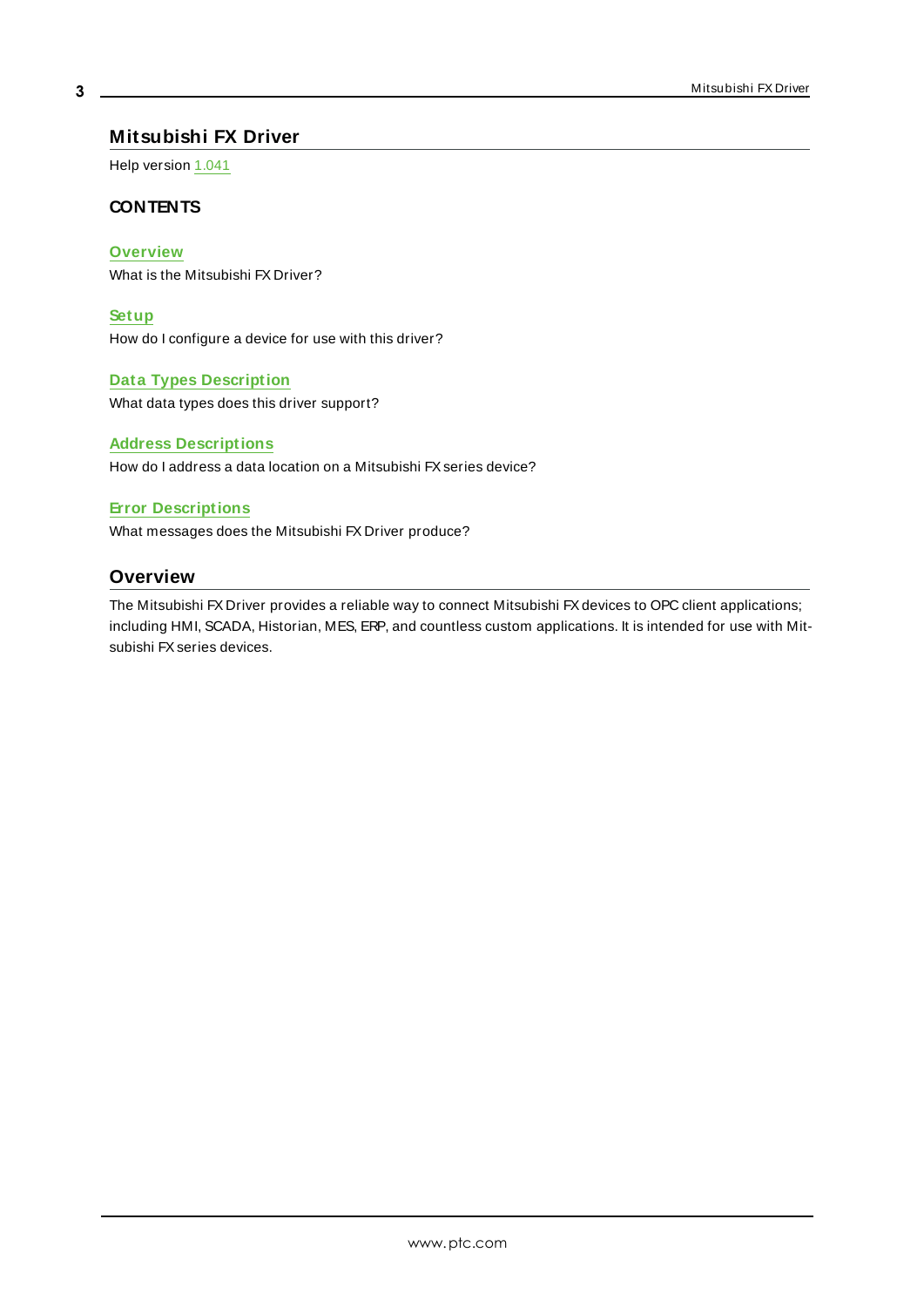# <span id="page-3-7"></span><span id="page-3-0"></span>**Setup**

#### **Supported Device Models**

FX FX0 FX0N FX2N FX3U

<span id="page-3-1"></span>**Note:** FX3U is not supported in Windows CE.

## **Communication Protocol**

<span id="page-3-6"></span>Direct Serial

## **Supported Communication Parameters**

Baud Rate: 9600 Parity: Even Data Bits: 7 Stop Bits: 1

## <span id="page-3-5"></span><span id="page-3-3"></span>**Ethernet Encapsulation**

This driver supports Ethernet Encapsulation, which allows the driver to communicate with serial devices attached to an Ethernet network using a terminal server. It may be invoked through the COM ID dialog in Channel Properties. For more information, refer to the OPC server's help file.

When used directly with a serial port, this driver supports only a single connection to a single controller per serial port. When operating in the Ethernet Encapsulation mode, the driver supports up to 100 controllers per channel. In this mode, a single controller can be paired with a terminal server (device server) to form a single node. For more information, refer to **Appendix: Ethernet [Encapsulation](#page-22-0) Examples**.

**Note:** Ethernet Encapsulation is not supported by the FX3U model.

## **Channel and Device Limits**

The maximum number of channels supported by this driver is 256. The maximum number of devices supported by this driver is 100 per channel.

## <span id="page-3-2"></span>**Device IDs**

<span id="page-3-4"></span>This protocol does not support simultaneous communication with multiple devices.

## **Flow Control**

When using an RS232 / RS485 converter, the type of flow control required depends on the needs of the converter. Some converters do not require any flow control whereas others require RTSflow. Consult the converter's documentation to determine its flow requirements. An RS485 converter that provides automatic flow control is recommended.

**Note:** When using the manufacturer's supplied communications cable, it is sometimes necessary to choose a flow control setting of **RTS**or **RTS Always** in the channel properties.

#### **Channel [Properties](#page-4-0)**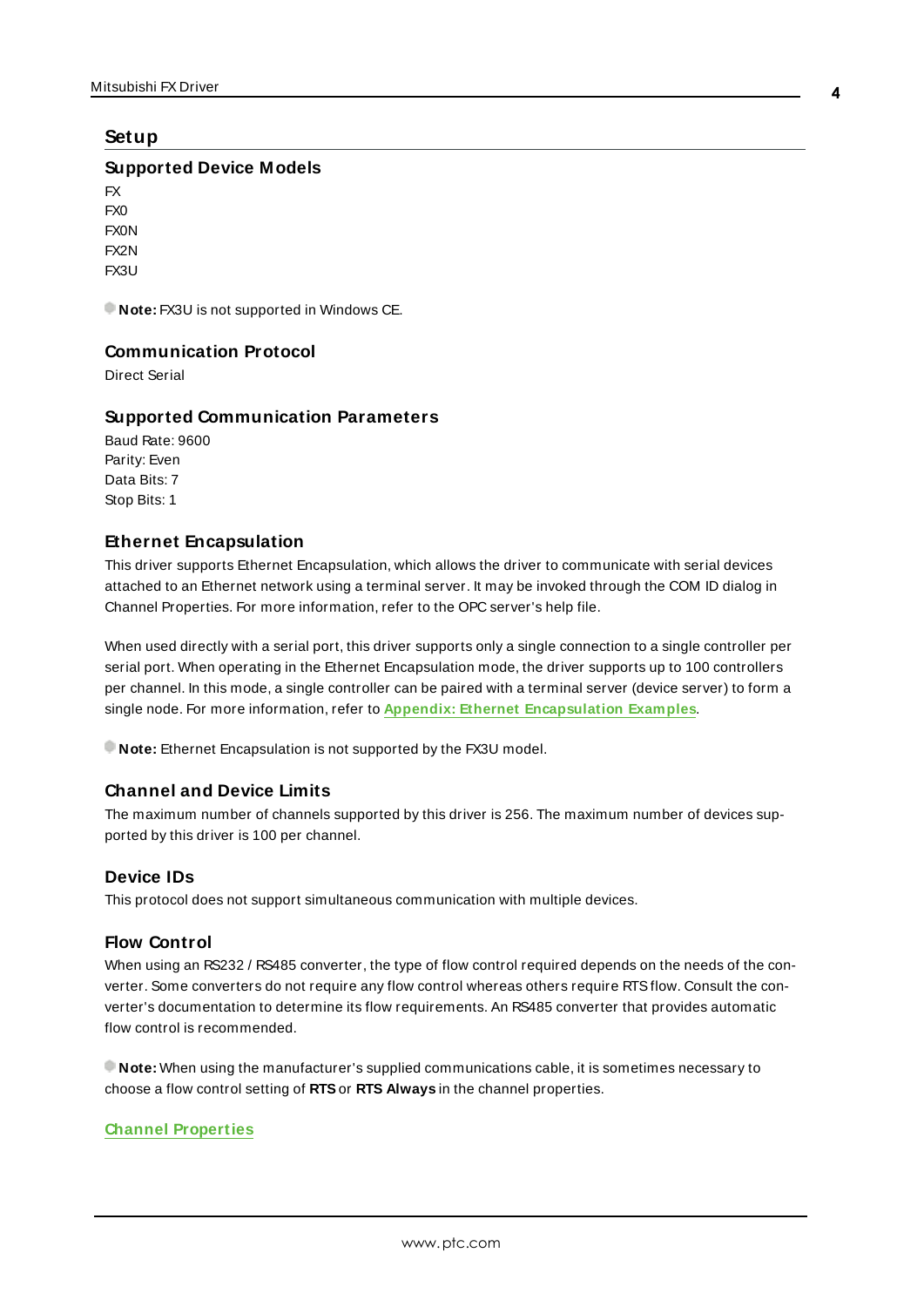# <span id="page-4-0"></span>**Channel Properties — General**

This server supports the use of multiple simultaneous communications drivers. Each protocol or driver used in a server project is called a channel. A server project may consist of many channels with the same communications driver or with unique communications drivers. A channel acts as the basic building block of an OPC link. This group is used to specify general channel properties, such as the identification attributes and operating mode.

| <b>Property Groups</b>          | <b>Identification</b><br>-1         |                |
|---------------------------------|-------------------------------------|----------------|
| General                         | Name                                |                |
| Write Optimizations<br>Advanced | Description                         |                |
|                                 | Driver                              |                |
|                                 | <b>Diagnostics</b><br>$\overline{}$ |                |
|                                 | <b>Diagnostics Capture</b>          | <b>Disable</b> |

# **Identification**

**Name**: Specify the user-defined identity of this channel. In each server project, each channel name must be unique. Although names can be up to 256 characters, some client applications have a limited display window when browsing the OPC server's tag space. The channel name is part of the OPC browser information. The property is required for creating a channel.

For information on reserved characters, refer to "How To... Properly Name a Channel, Device, Tag, and Tag Group" in the server help.

**Description**: Specify user-defined information about this channel.

Many of these properties, including Description, have an associated system tag.

**Driver**: Specify the protocol / driver for this channel. This property specifies the device driver that was selected during channel creation. It is a disabled setting in the channel properties. The property is required for creating a channel.

**Note**: With the server's online full-time operation, these properties can be changed at any time. This includes changing the channel name to prevent clients from registering data with the server. If a client has already acquired an item from the server before the channel name is changed, the items are unaffected. If, after the channel name has been changed, the client application releases the item and attempts to reacquire using the old channel name, the item is not accepted. Changes to the properties should not be made once a large client application has been developed. Utilize proper user role and privilege management to prevent operators from changing properties or accessing server features.

## **Diagnostics**

**Diagnostics Capture**: When enabled, this option makes the channel's diagnostic information available to OPC applications. Because the server's diagnostic features require a minimal amount of overhead processing, it is recommended that they be utilized when needed and disabled when not. The default is disabled.

**Note:** This property is not available if the driver does not support diagnostics.

<span id="page-4-1"></span>For more information, refer to "Communication Diagnostics" and "Statistics Tags" in the server help.

# **Channel Properties — Serial Communications**

Serial communication properties are available to serial drivers and vary depending on the driver, connection type, and options selected. Below is a superset of the possible properties.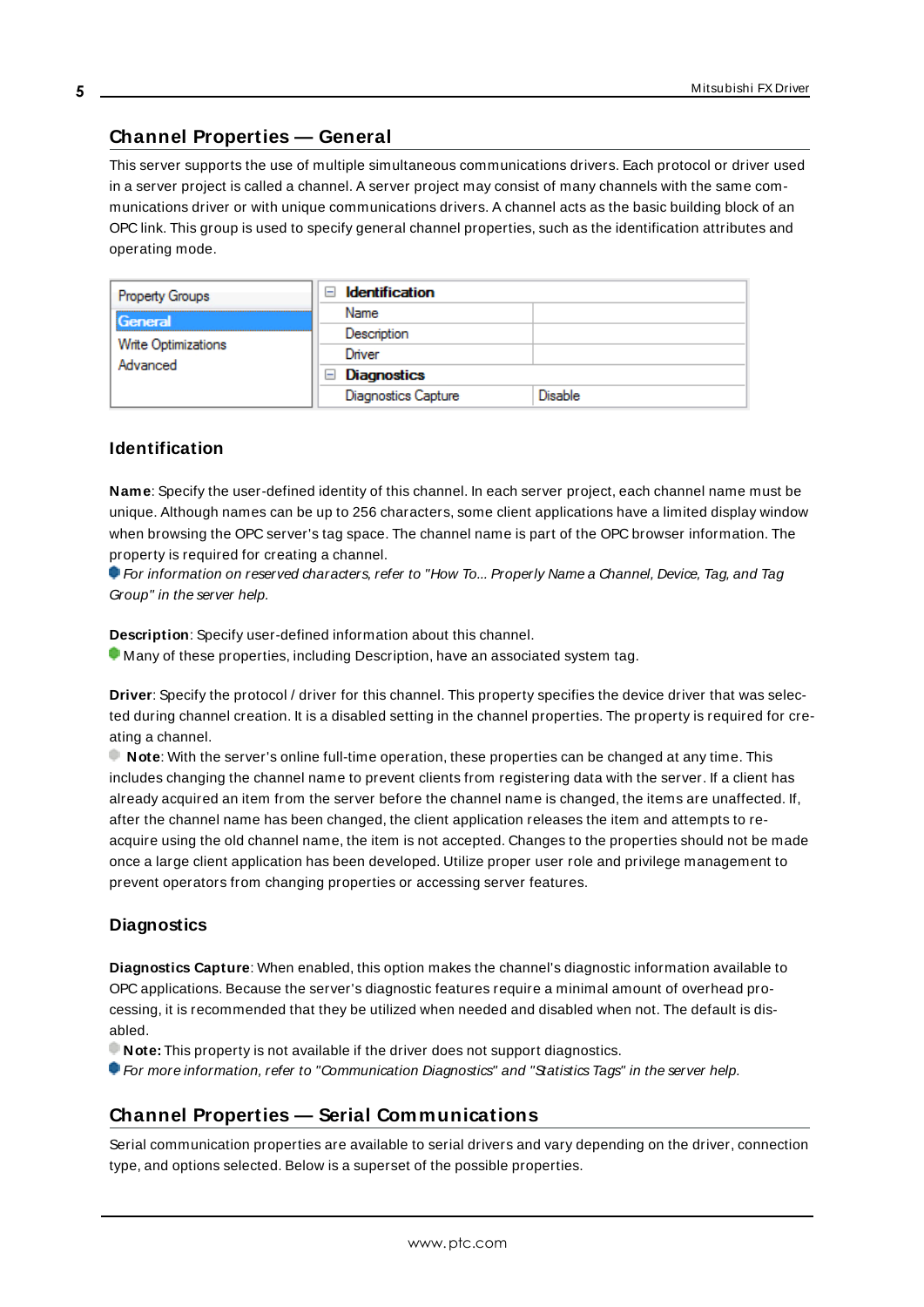Click to jump to one of the sections: **[Connection](#page-5-0) Type**, **Serial Port [Settings](#page-5-1)** or **[Ethernet](#page-6-0) Settings**, and **[Operational](#page-6-1) Behavior**.

**Note**: With the server's online full-time operation, these properties can be changed at any time. Utilize proper user role and privilege management to prevent operators from changing properties or accessing server features.

| Property Groups              | <b>Connection Type</b><br>$-$      |                   |
|------------------------------|------------------------------------|-------------------|
| General                      | Physical Medium                    | <b>COM Port</b>   |
| <b>Serial Communications</b> | <b>Serial Port Settings</b><br>$=$ |                   |
| Write Optimizations          | COM ID                             | 39                |
| Advanced                     | <b>Baud Rate</b>                   | 19200             |
|                              | Data Bits                          | 8                 |
|                              | Parity                             | None              |
|                              | Stop Bits                          |                   |
|                              | <b>Flow Control</b>                | <b>RTS Always</b> |
|                              | <b>Operational Behavior</b><br>$-$ |                   |
|                              | Report Communication Errors        | Enable            |
|                              | Close Idle Connection              | Enable            |
|                              | Idle Time to Close (s)             | 15                |

# <span id="page-5-0"></span>**Connection Type**

**Physical Medium**: Choose the type of hardware device for data communications. Options include COM Port, None, Modem, and Ethernet Encapsulation. The default is COM Port.

- <sup>l</sup> **None**: Select None to indicate there is no physical connection, which displays the **[Operation](#page-7-1) with no [Communications](#page-7-1)** section.
- <sup>l</sup> **COM Port**: Select Com Port to display and configure the **Serial Port [Settings](#page-5-1)** section.
- **Modem**: Select Modem if phone lines are used for communications, which are configured in the **Modem [Settings](#page-6-2)** section.
- **Ethernet Encap.**: Select if Ethernet Encapsulation is used for communications, which displays the **[Ethernet](#page-6-0) Settings** section.
- **Shared**: Verify the connection is correctly identified as sharing the current configuration with another channel. This is a read-only property.

## <span id="page-5-1"></span>**Serial Port Settings**

**COM ID**: Specify the Communications ID to be used when communicating with devices assigned to the channel. The valid range is 1 to 9991 to 16. The default is 1.

**Baud Rate**: Specify the baud rate to be used to configure the selected communications port.

**Data Bits**: Specify the number of data bits per data word. Options include 5, 6, 7, or 8.

**Parity**: Specify the type of parity for the data. Options include Odd, Even, or None.

**Stop Bits**: Specify the number of stop bits per data word. Options include 1 or 2.

**Flow Control**: Select how the RTSand DTRcontrol lines are utilized. Flow control is required to communicate with some serial devices. Options are: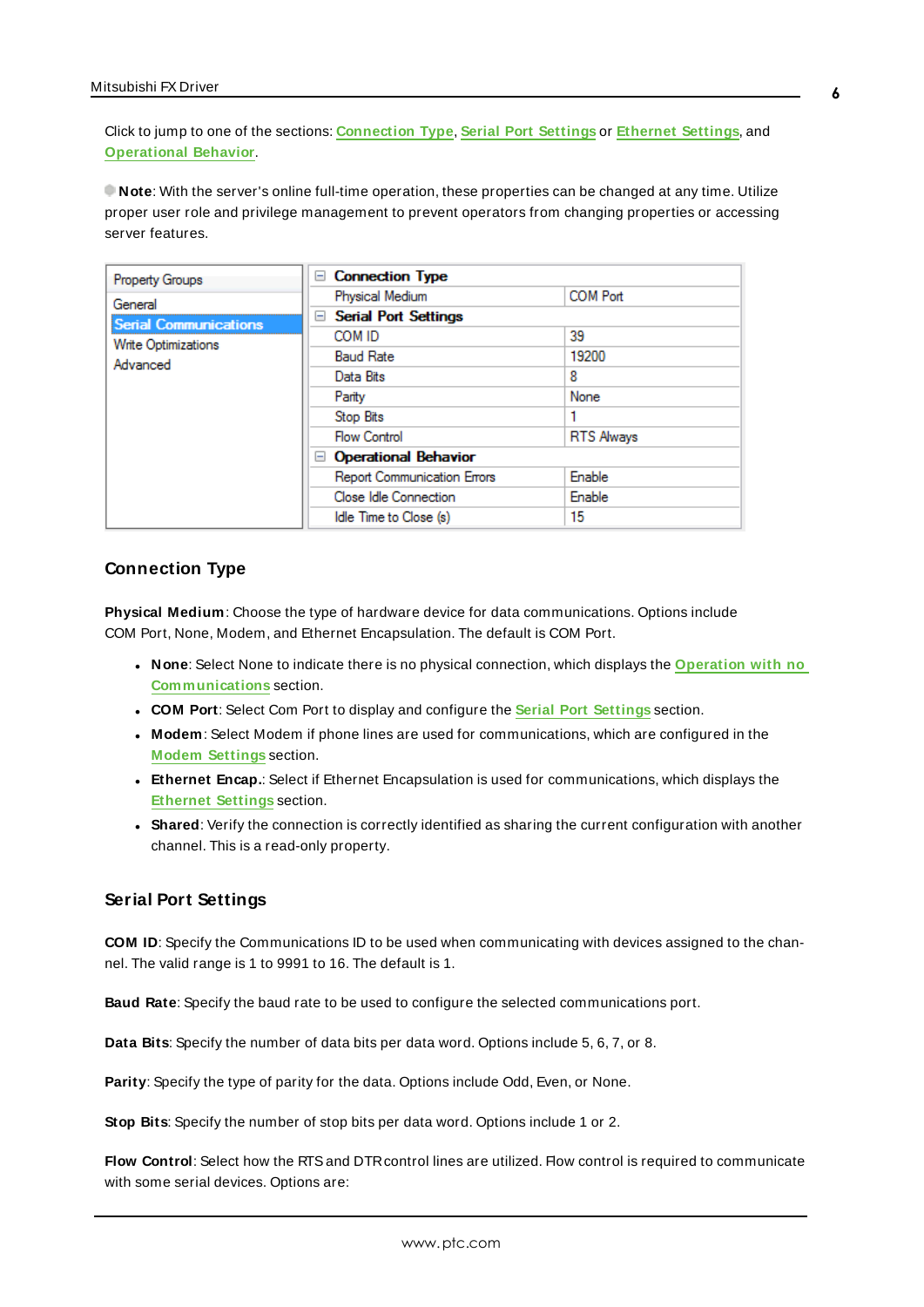- **None:** This option does not toggle or assert control lines.
- **DTR:** This option asserts the DTR line when the communications port is opened and remains on.
- RTS: This option specifies that the RTS line is high if bytes are available for transmission. After all buffered bytes have been sent, the RTSline is low. This is normally used with RS232/RS485 converter hardware.
- **RTS, DTR:** This option is a combination of DTR and RTS.
- <sup>l</sup> **RTS Always**: This option asserts the RTSline when the communication port is opened and remains on.
- <sup>l</sup> **RTS Manual**: This option asserts the RTSline based on the timing properties entered for RTSLine Control. It is only available when the driver supports manual RTSline control (or when the properties are shared and at least one of the channels belongs to a driver that provides this support). RTS Manual adds an **RTS Line Control** property with options as follows:
	- **Raise**: This property specifies the amount of time that the RTS line is raised prior to data transmission. The valid range is 0 to 9999 milliseconds. The default is 10 milliseconds.
	- **Drop**: This property specifies the amount of time that the RTS line remains high after data transmission. The valid range is 0 to 9999 milliseconds. The default is 10 milliseconds.
	- **Poll Delay:** This property specifies the amount of time that polling for communications is delayed. The valid range is 0 to 9999. The default is 10 milliseconds.

**Tip**: When using two-wire RS-485, "echoes" may occur on the communication lines. Since this communication does not support echo suppression, it is recommended that echoes be disabled or a RS-485 converter be used.

# <span id="page-6-1"></span>**Operational Behavior**

- <sup>l</sup> **Report Communication Errors**: Enable or disable reporting of low-level communications errors. When enabled, low-level errors are posted to the Event Log as they occur. When disabled, these same errors are not posted even though normal request failures are. The default is Enable.
- <sup>l</sup> **Close Idle Connection**: Choose to close the connection when there are no longer any tags being referenced by a client on the channel. The default is Enable.
- <sup>l</sup> **Idle Time to Close**: Specify the amount of time that the server waits once all tags have been removed before closing the COM port. The default is 15 seconds.

## <span id="page-6-0"></span>**Ethernet Settings**

**Note**: Not all serial drivers support Ethernet Encapsulation. If this group does not appear, the functionality is not supported.

Ethernet Encapsulation provides communication with serial devices connected to terminal servers on the Ethernet network. A terminal server is essentially a virtual serial port that converts TCP/IP messages on the Ethernet network to serial data. Once the message has been converted, users can connect standard devices that support serial communications to the terminal server. The terminal server's serial port must be properly configured to match the requirements of the serial device to which it is attached. For more information, refer to "Using Ethernet Encapsulation" in the server help.

- **.** Network Adapter: Indicate a network adapter to bind for Ethernet devices in this channel. Choose a network adapter to bind to or allow the OSto select the default.
	- Specific drivers may display additional Ethernet Encapsulation properties. For more information, refer to **Channel Properties — Ethernet Encapsulation**.

## <span id="page-6-2"></span>**Modem Settings**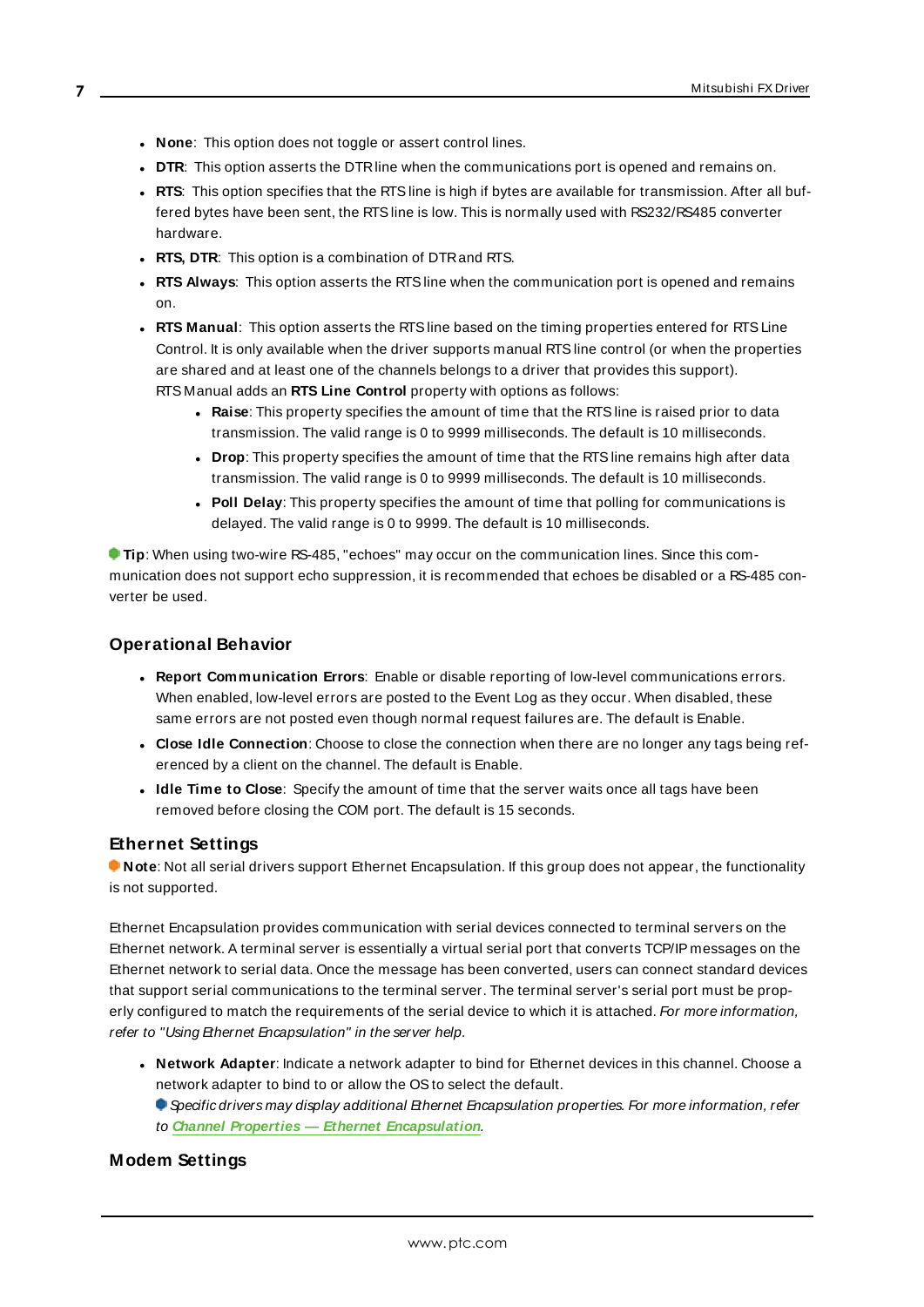- **Modem**: Specify the installed modem to be used for communications.
- **Connect Timeout**: Specify the amount of time to wait for connections to be established before failing a read or write. The default is 60 seconds.
- <sup>l</sup> **Modem Properties**: Configure the modem hardware. When clicked, it opens vendor-specific modem properties.
- **Auto-Dial**: Enables the automatic dialing of entries in the Phonebook. The default is Disable. For more information, refer to "Modem Auto-Dial" in the server help.
- <sup>l</sup> **Report Communication Errors**: Enable or disable reporting of low-level communications errors. When enabled, low-level errors are posted to the Event Log as they occur. When disabled, these same errors are not posted even though normal request failures are. The default is Enable.
- **Close Idle Connection**: Choose to close the modem connection when there are no longer any tags being referenced by a client on the channel. The default is Enable.
- <sup>l</sup> **Idle Time to Close**: Specify the amount of time that the server waits once all tags have been removed before closing the modem connection. The default is 15 seconds.

#### <span id="page-7-1"></span>**Operation with no Communications**

**Read Processing**: Select the action to be taken when an explicit device read is requested. Options include Ignore and Fail. Ignore does nothing; Fail provides the client with an update that indicates failure. The default setting is Ignore.

# <span id="page-7-0"></span>**Channel Properties — Write Optimizations**

The server must ensure that the data written from the client application gets to the device on time. Given this goal, the server provides optimization properties to meet specific needs or improve application responsiveness.

| <b>Property Groups</b>     | □ Write Optimizations |                                      |
|----------------------------|-----------------------|--------------------------------------|
| General                    | Optimization Method   | Write Only Latest Value for All Tags |
|                            | Duty Cycle            |                                      |
| <b>Write Optimizations</b> |                       |                                      |

# **Write Optimizations**

**Optimization Method**: Controls how write data is passed to the underlying communications driver. The options are:

- <sup>l</sup> **Write All Values for All Tags**: This option forces the server to attempt to write every value to the controller. In this mode, the server continues to gather write requests and add them to the server's internal write queue. The server processes the write queue and attempts to empty it by writing data to the device as quickly as possible. This mode ensures that everything written from the client applications is sent to the target device. This mode should be selected if the write operation order or the write item's content must uniquely be seen at the target device.
- <sup>l</sup> **Write Only Latest Value for Non-Boolean Tags**: Many consecutive writes to the same value can accumulate in the write queue due to the time required to actually send the data to the device. If the server updates a write value that has already been placed in the write queue, far fewer writes are needed to reach the same final output value. In this way, no extra writes accumulate in the server's queue. When the user stops moving the slide switch, the value in the device is at the correct value at virtually the same time. As the mode states, any value that is not a Boolean value is updated in the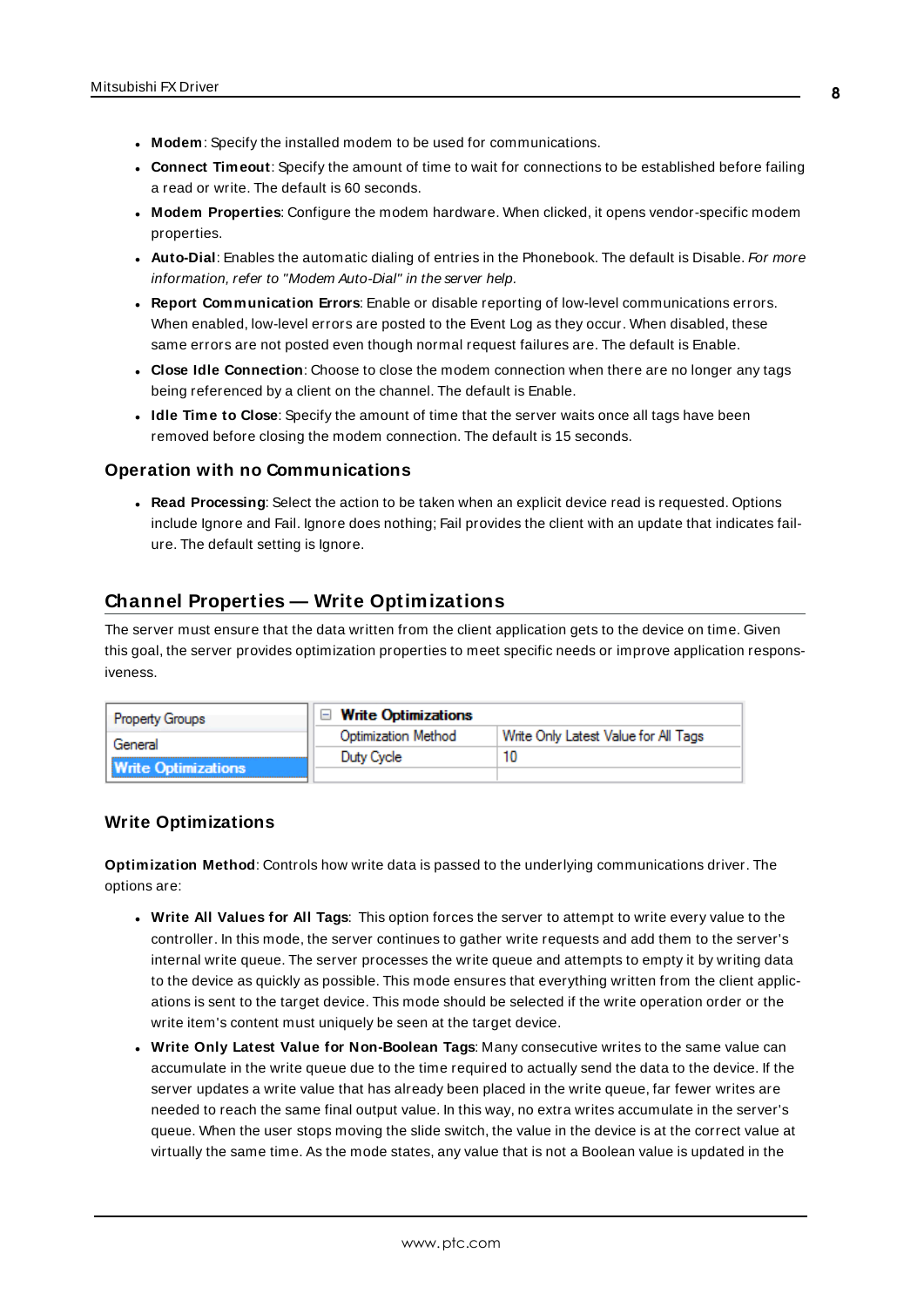server's internal write queue and sent to the device at the next possible opportunity. This can greatly improve the application performance.

**Note**: This option does not attempt to optimize writes to Boolean values. It allows users to optimize the operation of HMI data without causing problems with Boolean operations, such as a momentary push button.

**• Write Only Latest Value for All Tags**: This option takes the theory behind the second optimization mode and applies it to all tags. It is especially useful if the application only needs to send the latest value to the device. This mode optimizes all writes by updating the tags currently in the write queue before they are sent. This is the default mode.

**Duty Cycle**: is used to control the ratio of write to read operations. The ratio is always based on one read for every one to ten writes. The duty cycle is set to ten by default, meaning that ten writes occur for each read operation. Although the application is performing a large number of continuous writes, it must be ensured that read data is still given time to process. A setting of one results in one read operation for every write operation. If there are no write operations to perform, reads are processed continuously. This allows optimization for applications with continuous writes versus a more balanced back and forth data flow. **Note**: It is recommended that the application be characterized for compatibility with the write optimization enhancements before being used in a production environment.

# <span id="page-8-0"></span>**Channel Properties — Advanced**

This group is used to specify advanced channel properties. Not all drivers support all properties; so the Advanced group does not appear for those devices.

| <b>Property Groups</b> | Non-Normalized Float Handling |                   |
|------------------------|-------------------------------|-------------------|
| General                | <b>Floating-Point Values</b>  | Replace with Zero |
| Write Optimizations    | <b>Inter-Device Delay</b>     |                   |
| Advanced               | Inter-Device Delay (ms)       |                   |
|                        |                               |                   |

**Non-Normalized Float Handling**: A non-normalized value is defined as Infinity, Not-a-Number (NaN), or as a Denormalized Number. The default is Replace with Zero. Drivers that have native float handling may default to Unmodified. Non-normalized float handling allows users to specify how a driver handles non-normalized IEEE-754 floating point data. Descriptions of the options are as follows:

- <sup>l</sup> **Replace with Zero**: This option allows a driver to replace non-normalized IEEE-754 floating point values with zero before being transferred to clients.
- <sup>l</sup> **Unmodified**: This option allows a driver to transfer IEEE-754 denormalized, normalized, non-number, and infinity values to clients without any conversion or changes.

**Note:** This property is not available if the driver does not support floating-point values or if it only supports the option that is displayed. According to the channel's float normalization setting, only real-time driver tags (such as values and arrays) are subject to float normalization. For example, EFM data is not affected by this setting.

For more information on the floating-point values, refer to "How To ... Work with Non-Normalized Floating-Point Values" in the server help.

**Inter-Device Delay**: Specify the amount of time the communications channel waits to send new requests to the next device after data is received from the current device on the same channel. Zero (0) disables the delay.

**Note:** This property is not available for all drivers, models, and dependent settings.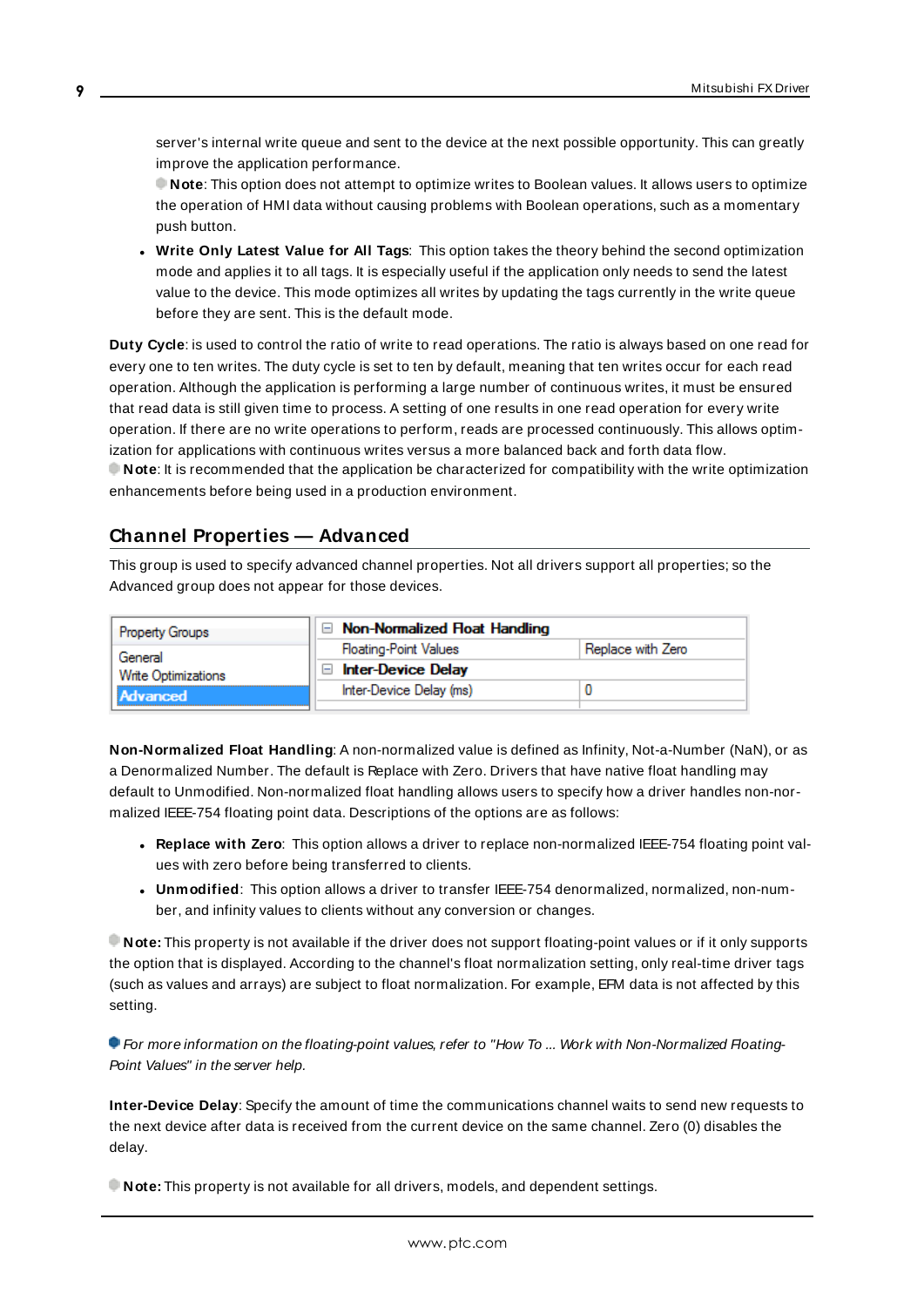# <span id="page-9-0"></span>**Device Properties — General**

A device represents a single target on a communications channel. If the driver supports multiple controllers, users must enter a device ID for each controller.

| <b>Property Groups</b> | <b>Identification</b><br>$-$ |         |
|------------------------|------------------------------|---------|
| General                | Name                         |         |
| Scan Mode              | Description                  |         |
|                        | Channel Assignment           |         |
|                        | Driver                       |         |
|                        | Model                        |         |
|                        | <b>ID</b> Format             | Decimal |
|                        | ID                           |         |

# <span id="page-9-5"></span>**Identification**

**Name**: Specify the name of the device. It is a logical user-defined name that can be up to 256 characters long and may be used on multiple channels.

**Note**: Although descriptive names are generally a good idea, some OPC client applications may have a limited display window when browsing the OPC server's tag space. The device name and channel name become part of the browse tree information as well. Within an OPC client, the combination of channel name and device name would appear as "ChannelName.DeviceName".

For more information, refer to "How To... Properly Name a Channel, Device, Tag, and Tag Group" in server help.

**Description**: Specify the user-defined information about this device.

<span id="page-9-1"></span> $\bullet$  Many of these properties, including Description, have an associated system tag.

<span id="page-9-2"></span>**Channel Assignment**: Specify the user-defined name of the channel to which this device currently belongs.

<span id="page-9-4"></span>**Driver**: Selected protocol driver for this device.

**Model**: Specify the type of device that is associated with this ID. The contents of the drop-down menu depend on the type of communications driver being used. Models that are not supported by a driver are disabled. If the communications driver supports multiple device models, the model selection can only be changed when there are no client applications connected to the device.

**Note:** If the communication driver supports multiple models, users should try to match the model selection to the physical device. If the device is not represented in the drop-down menu, select a model that conforms closest to the target device. Some drivers support a model selection called "Open," which allows users to communicate without knowing the specific details of the target device. For more information, refer to the driver help documentation.

<span id="page-9-3"></span>**ID**: Specify the device's driver-specific station or node. The type of ID entered depends on the communications driver being used. For many communication drivers, the ID is a numeric value. Drivers that support a Numeric ID provide users with the option to enter a numeric value whose format can be changed to suit the needs of the application or the characteristics of the selected communications driver. The format is set by the driver by default. Options include Decimal, Octal, and Hexadecimal.

**Note**: If the driver is Ethernet-based or supports an unconventional station or node name, the device's TCP/IPaddress may be used as the device ID. TCP/IPaddresses consist of four values that are separated by periods, with each value in the range of 0 to 255. Some device IDs are string based. There may be additional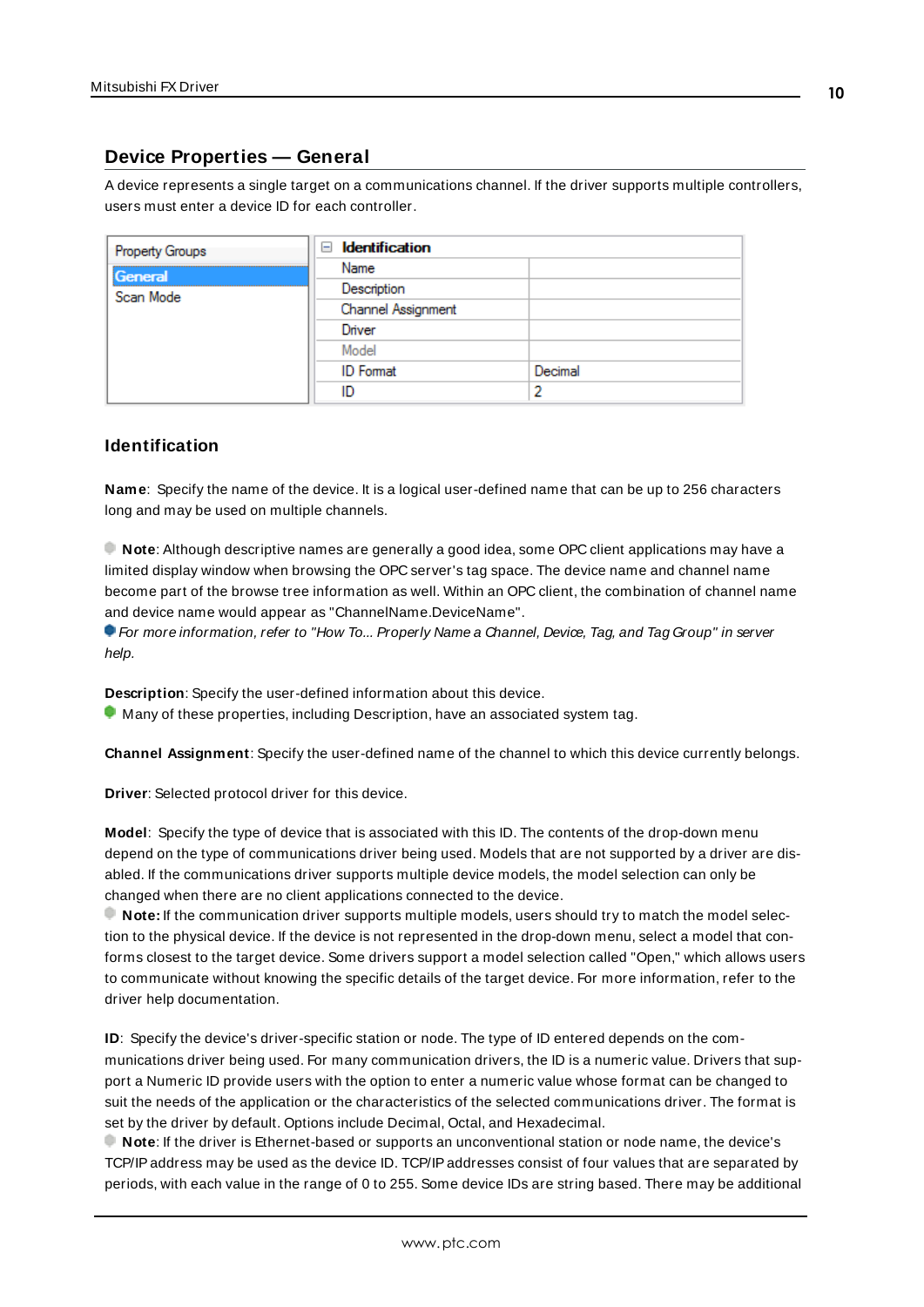properties to configure within the ID field, depending on the driver. For more information, refer to the driver's help documentation.

# <span id="page-10-0"></span>**Operating Mode**

| <b>Property Groups</b><br>General | Identification        |        |
|-----------------------------------|-----------------------|--------|
|                                   | $\Box$ Operating Mode |        |
| Scan Mode                         | Data Collection       | Enable |
|                                   | Simulated             | No     |

<span id="page-10-2"></span>**Data Collection**: This property controls the device's active state. Although device communications are enabled by default, this property can be used to disable a physical device. Communications are not attempted when a device is disabled. From a client standpoint, the data is marked as invalid and write operations are not accepted. This property can be changed at any time through this property or the device system tags.

<span id="page-10-4"></span>**Simulated**: Place the device into or out of Simulation Mode. In this mode, the driver does not attempt to communicate with the physical device, but the server continues to return valid OPC data. Simulated stops physical communications with the device, but allows OPC data to be returned to the OPC client as valid data. While in Simulation Mode, the server treats all device data as reflective: whatever is written to the simulated device is read back and each OPC item is treated individually. The item's memory map is based on the group Update Rate. The data is not saved if the server removes the item (such as when the server is reinitialized). The default is No.

**Notes:**

- 1. This System tag (Simulated) is read only and cannot be written to for runtime protection. The System tag allows this property to be monitored from the client.
- 2. In Simulation mode, the item's memory map is based on client update rate(s) (Group Update Rate for OPC clients or Scan Rate for native and DDEinterfaces). This means that two clients that reference the same item with different update rates return different data.

 Simulation Mode is for test and simulation purposes only. It should never be used in a production environment.

# <span id="page-10-1"></span>**Device Properties — Scan Mode**

The Scan Mode specifies the subscribed-client requested scan rate for tags that require device communications. Synchronous and asynchronous device reads and writes are processed as soon as possible; unaffected by the Scan Mode properties.

| <b>Property Groups</b> | Scan Mode                  |                                      |
|------------------------|----------------------------|--------------------------------------|
| General                | Scan Mode                  | Respect Client-Specified Scan Rate v |
| Scan Mode              | Initial Updates from Cache | Disable                              |
|                        |                            |                                      |

<span id="page-10-3"></span>**Scan Mode**: Specify how tags in the device are scanned for updates sent to subscribing clients. Descriptions of the options are:

- <sup>l</sup> **Respect Client-Specified Scan Rate**: This mode uses the scan rate requested by the client.
- <sup>l</sup> **Request Data No Faster than Scan Rate**: This mode specifies the value set as the maximum scan rate. The valid range is 10 to 99999990 milliseconds. The default is 1000 milliseconds.

**Note**: When the server has an active client and items for the device and the scan rate value is

**11**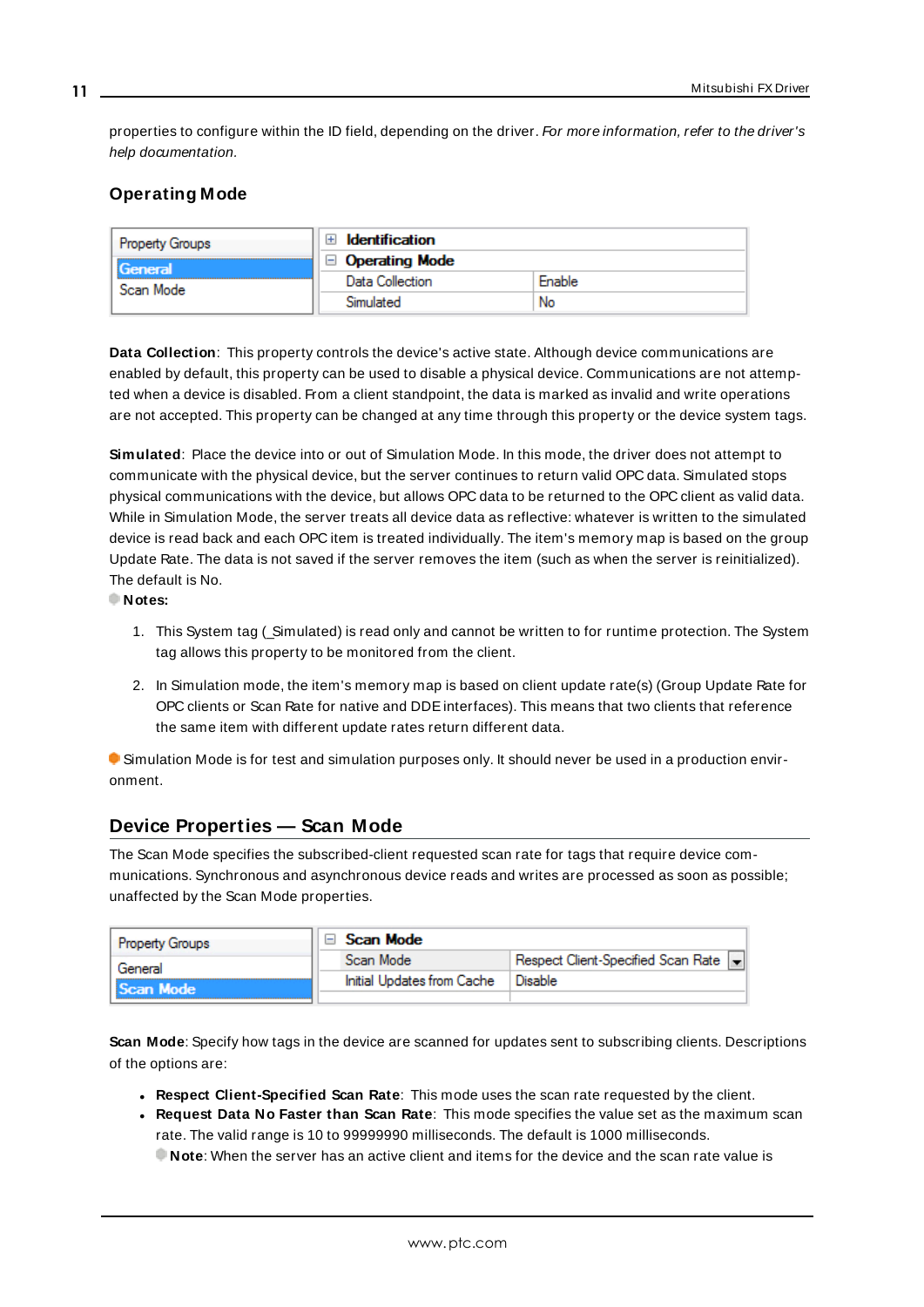increased, the changes take effect immediately. When the scan rate value is decreased, the changes do not take effect until all client applications have been disconnected.

- <span id="page-11-3"></span><sup>l</sup> **Request All Data at Scan Rate**: This mode forces tags to be scanned at the specified rate for subscribed clients. The valid range is 10 to 99999990 milliseconds. The default is 1000 milliseconds.
- <sup>l</sup> **Do Not Scan, Demand Poll Only**: This mode does not periodically poll tags that belong to the device nor perform a read to get an item's initial value once it becomes active. It is the OPC client's responsibility to poll for updates, either by writing to the \_DemandPoll tag or by issuing explicit device reads for individual items. For more information, refer to "Device Demand Poll" in server help.
- <span id="page-11-6"></span><sup>l</sup> **Respect Tag-Specified Scan Rate**: This mode forces static tags to be scanned at the rate specified in their static configuration tag properties. Dynamic tags are scanned at the client-specified scan rate.

<span id="page-11-4"></span>**Initial Updates from Cache**: When enabled, this option allows the server to provide the first updates for newly activated tag references from stored (cached) data. Cache updates can only be provided when the new item reference shares the same address, scan rate, data type, client access, and scaling properties. A device read is used for the initial update for the first client reference only. The default is disabled; any time a client activates a tag reference the server attempts to read the initial value from the device.

# <span id="page-11-1"></span><span id="page-11-0"></span>**Device Properties — Timing**

The device Timing properties allow the driver's response to error conditions to be tailored to fit the application's needs. In many cases, the environment requires changes to these properties for optimum performance. Factors such as electrically generated noise, modem delays, and poor physical connections can influence how many errors or timeouts a communications driver encounters. Timing properties are specific to each configured device.

| <b>Property Groups</b> | □ Communication Timeouts |      |
|------------------------|--------------------------|------|
| General                | Connect Timeout (s)      |      |
| Scan Mode              | Request Timeout (ms)     | 1000 |
| <b>Timing</b>          | Attempts Before Timeout  |      |
| Redundancy             | Timing                   |      |
|                        | Inter-Request Delay (ms) |      |

## <span id="page-11-2"></span>**Communications Timeouts**

**Connect Timeout**: This property (which is used primarily by Ethernet based drivers) controls the amount of time required to establish a socket connection to a remote device. The device's connection time often takes longer than normal communications requests to that same device. The valid range is 1 to 30 seconds. The default is typically 3 seconds, but can vary depending on the driver's specific nature. If this setting is not supported by the driver, it is disabled.

**Note:** Due to the nature of UDP connections, the connection timeout setting is not applicable when communicating via UDP.

<span id="page-11-5"></span>**Request Timeout**: Specify an interval used by all drivers to determine how long the driver waits for a response from the target device to complete. The valid range is 50 to 9,999,999 milliseconds (167.6667 minutes). The default is usually 1000 milliseconds, but can vary depending on the driver. The default timeout for most serial drivers is based on a baud rate of 9600 baud or better. When using a driver at lower baud rates, increase the timeout to compensate for the increased time required to acquire data.

**Attempts Before Timeout**: Specify how many times the driver issues a communications request before considering the request to have failed and the device to be in error. The valid range is 1 to 10. The default is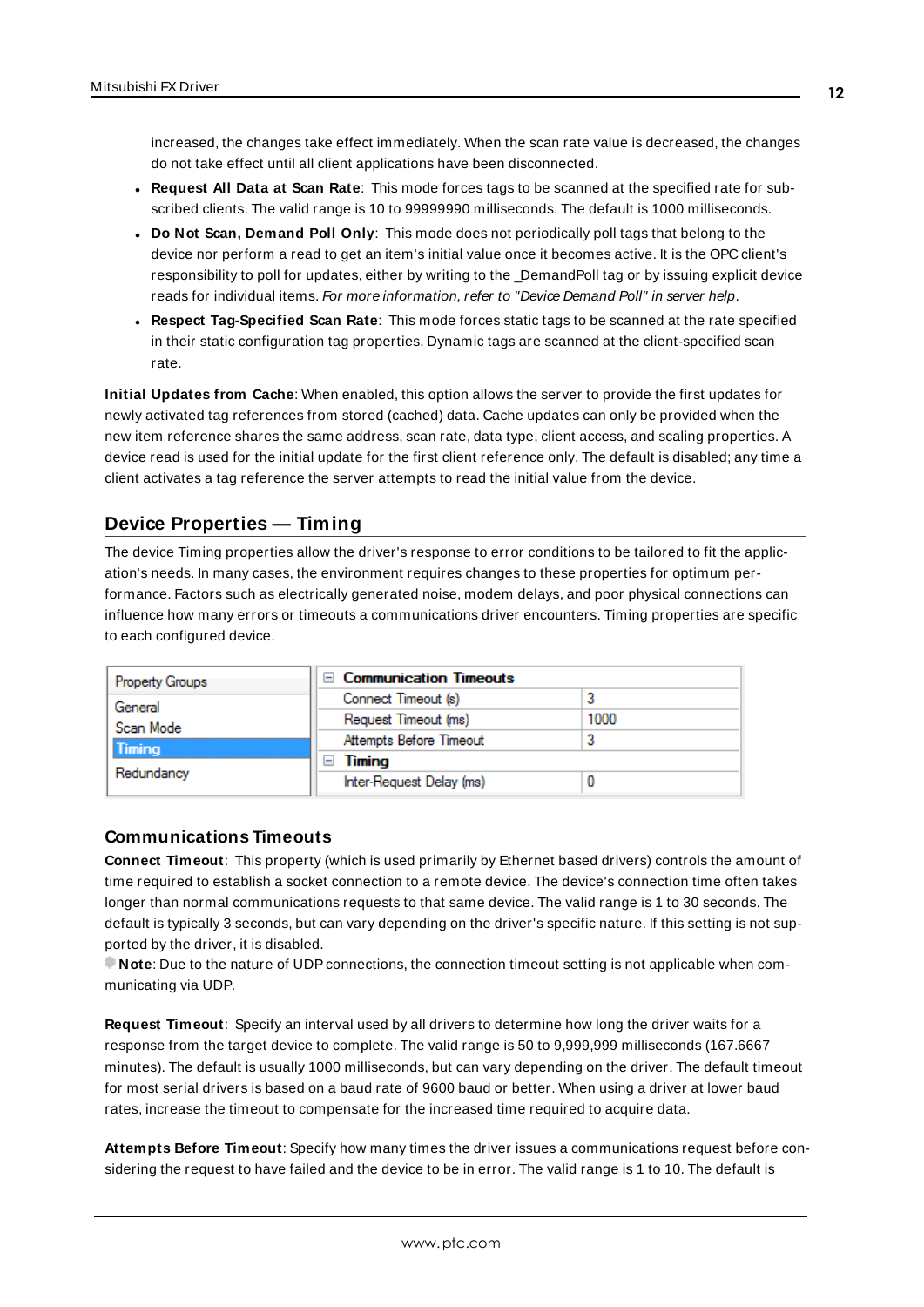<span id="page-12-1"></span>typically 3, but can vary depending on the driver's specific nature. The number of attempts configured for an application depends largely on the communications environment. This property applies to both connection attempts and request attempts.

# <span id="page-12-5"></span>**Timing**

**Inter-Request Delay**: Specify how long the driver waits before sending the next request to the target device. It overrides the normal polling frequency of tags associated with the device, as well as one-time reads and writes. This delay can be useful when dealing with devices with slow turnaround times and in cases where network load is a concern. Configuring a delay for a device affects communications with all other devices on the channel. It is recommended that users separate any device that requires an interrequest delay to a separate channel if possible. Other communications properties (such as communication serialization) can extend this delay. The valid range is 0 to 300,000 milliseconds; however, some drivers may limit the maximum value due to a function of their particular design. The default is 0, which indicates no delay between requests with the target device.

<span id="page-12-0"></span>**Note**: Not all drivers support Inter-Request Delay. This setting does not appear if it is not available.

# **Device Properties — Auto-Demotion**

The Auto-Demotion properties can temporarily place a device off-scan in the event that a device is not responding. By placing a non-responsive device offline for a specific time period, the driver can continue to optimize its communications with other devices on the same channel. After the time period has been reached, the driver re-attempts to communicate with the non-responsive device. If the device is responsive, the device is placed on-scan; otherwise, it restarts its off-scan time period.

| <b>Property Groups</b> | $\Box$ Auto-Demotion                    |               |  |
|------------------------|-----------------------------------------|---------------|--|
| General                | Demote on Failure                       | <b>Enable</b> |  |
| Scan Mode              | Timeouts to Demote                      |               |  |
| Timina                 | Demotion Period (ms)                    | 10000         |  |
| <b>Auto-Demotion</b>   | Discard Requests when Demoted   Disable |               |  |
|                        |                                         |               |  |

<span id="page-12-2"></span>**Demote on Failure**: When enabled, the device is automatically taken off-scan until it is responding again. **Tip:** Determine when a device is off-scan by monitoring its demoted state using the \_AutoDemoted system tag.

<span id="page-12-6"></span>**Timeouts to Demote**: Specify how many successive cycles of request timeouts and retries occur before the device is placed off-scan. The valid range is 1 to 30 successive failures. The default is 3.

<span id="page-12-3"></span>**Demotion Period**: Indicate how long the device should be placed off-scan when the timeouts value is reached. During this period, no read requests are sent to the device and all data associated with the read requests are set to bad quality. When this period expires, the driver places the device on-scan and allows for another attempt at communications. The valid range is 100 to 3600000 milliseconds. The default is 10000 milliseconds.

<span id="page-12-4"></span>**Discard Requests when Demoted**: Select whether or not write requests should be attempted during the off-scan period. Disable to always send write requests regardless of the demotion period. Enable to discard writes; the server automatically fails any write request received from a client and does not post a message to the Event Log.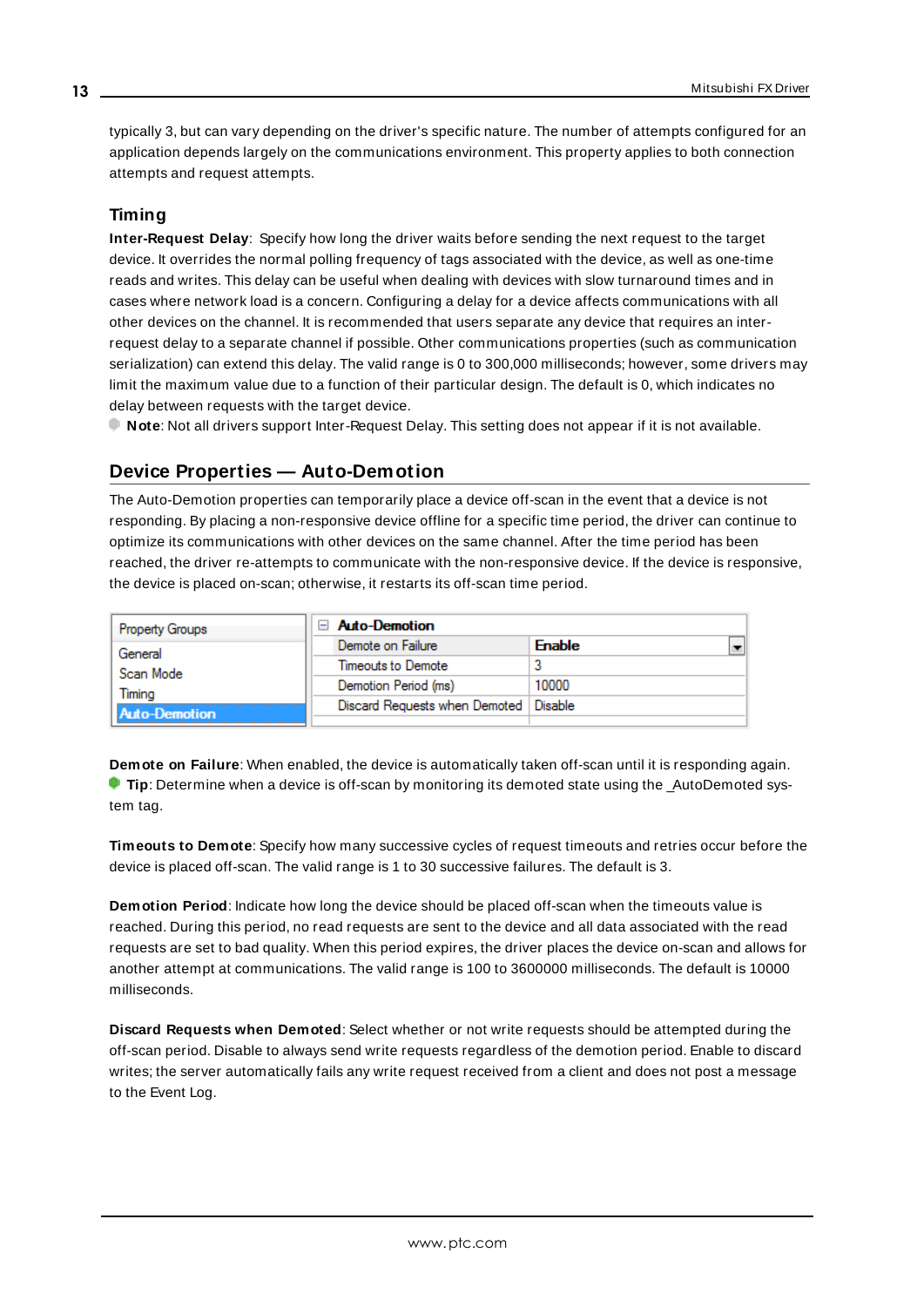# <span id="page-13-0"></span>**Device Properties — Redundancy**

| <b>Property Groups</b>     | Redundancy<br>$=$      |                                    |
|----------------------------|------------------------|------------------------------------|
| General                    | Secondary Path         | <b>Channel</b> Device1<br>$\cdots$ |
| Scan Mode                  | <b>Operating Mode</b>  | Switch On Failure                  |
| Timing                     | Monitor Item           |                                    |
| Auto-Demotion              | Monitor Interval (s)   | 300                                |
| Tag Generation             | Return to Primary ASAP | Yes                                |
| <b>Tag Import Settings</b> |                        |                                    |
|                            |                        |                                    |
| Redundancy                 |                        |                                    |

Redundancy is available with the Media-Level Redundancy Plug-In.

Consult the website, a sales representative, or the **user [manual](https://www.kepware.com/getattachment/35461efd-b53a-4219-a109-a89fad20b230/media-level-redundancy-manual.pdf)** for more information.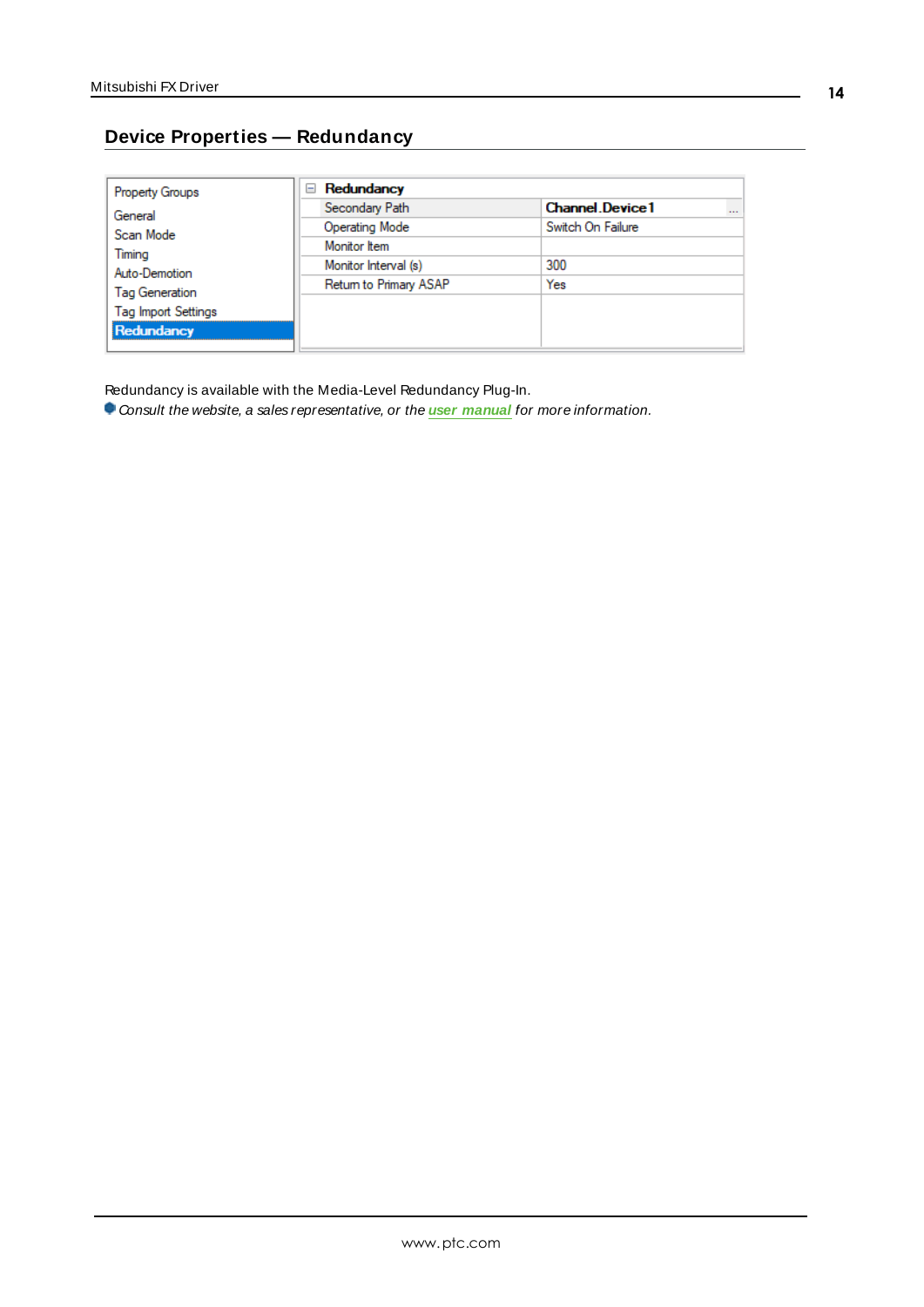# <span id="page-14-0"></span>**Data Types Description**

The Mitsubishi FX Driver supports the following data types.

<span id="page-14-7"></span><span id="page-14-6"></span><span id="page-14-5"></span><span id="page-14-4"></span><span id="page-14-3"></span><span id="page-14-2"></span><span id="page-14-1"></span>

| Data Type      | <b>Description</b>                                                                        |
|----------------|-------------------------------------------------------------------------------------------|
| <b>Boolean</b> | Single bit                                                                                |
| Word           | Unsigned 16-bit value                                                                     |
|                |                                                                                           |
|                | bit 0 is the low bit                                                                      |
|                | bit 15 is the high bit                                                                    |
| Short          | Signed 16-bit value                                                                       |
|                |                                                                                           |
|                | bit 0 is the low bit                                                                      |
|                | bit 14 is the high bit<br>bit 15 is the sign bit                                          |
|                |                                                                                           |
| <b>DWord</b>   | Unsigned 32-bit value                                                                     |
|                | bit 0 is the low bit                                                                      |
|                | bit 31 is the high bit                                                                    |
| Long           | Signed 32-bit value                                                                       |
|                |                                                                                           |
|                | bit 0 is the low bit                                                                      |
|                | bit 30 is the high bit                                                                    |
|                | bit 31 is the sign bit                                                                    |
| <b>Float</b>   | 32-bit Floating point value                                                               |
|                |                                                                                           |
|                | The driver interprets two consecutive registers as a single precision value by making the |
|                | last register the high word and the first register the low word.                          |
| String         | Null terminated ASCII string                                                              |
|                |                                                                                           |
|                | Support includes HiLo LoHi byte order selection and string lengths up to 64 bytes.        |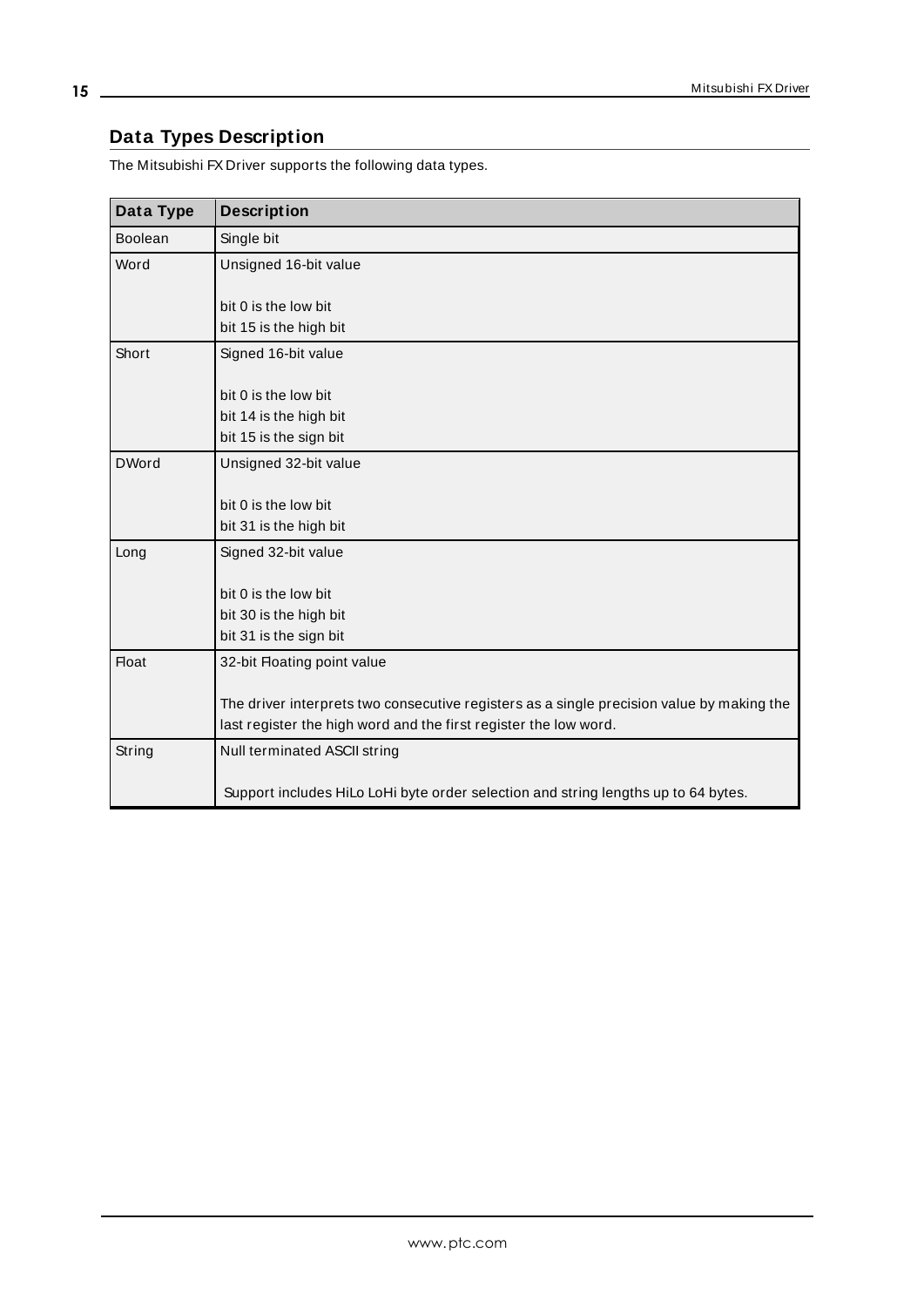# <span id="page-15-2"></span><span id="page-15-0"></span>**Address Descriptions**

Address specifications vary depending on the model in use. Click on a link from the following list to obtain specific address information for the model of interest.

| <b>FX Addressing</b>   |  |  |  |  |
|------------------------|--|--|--|--|
| <b>FX0 Addressing</b>  |  |  |  |  |
| <b>FX0N Addressing</b> |  |  |  |  |
| <b>FX2N Addressing</b> |  |  |  |  |
| <b>FX3U Addressing</b> |  |  |  |  |

# <span id="page-15-1"></span>**FX Addressing**

<span id="page-15-12"></span><span id="page-15-11"></span><span id="page-15-10"></span><span id="page-15-9"></span><span id="page-15-8"></span><span id="page-15-7"></span><span id="page-15-6"></span><span id="page-15-5"></span><span id="page-15-4"></span><span id="page-15-3"></span>

| <b>Device Type</b>                                 | Range                                                                                                                                                                | Data<br><b>Type</b>                                | <b>Access</b> |
|----------------------------------------------------|----------------------------------------------------------------------------------------------------------------------------------------------------------------------|----------------------------------------------------|---------------|
| Inputs                                             | X000-X377*                                                                                                                                                           | <b>Boolean</b>                                     | Read Only     |
| Outputs                                            | Y000-Y377*                                                                                                                                                           | <b>Boolean</b>                                     | Read/Write    |
| <b>Auxiliary Relays</b>                            | M0000-M1535                                                                                                                                                          | <b>Boolean</b>                                     | Read/Write    |
| Special Aux. Relays                                | M8000-M8255                                                                                                                                                          | <b>Boolean</b>                                     | Read/Write    |
| <b>States</b>                                      | S000-S999                                                                                                                                                            | <b>Boolean</b>                                     | Read/Write    |
| <b>Timer Contacts</b>                              | TS000-TS255                                                                                                                                                          | <b>Boolean</b>                                     | Read Only     |
| <b>Counter Contacts</b>                            | CS000-CS255                                                                                                                                                          | <b>Boolean</b>                                     | Read Only     |
| Timer Reset                                        | TR000-TR255                                                                                                                                                          | <b>Boolean</b>                                     | Read/Write    |
| <b>Counter Reset</b>                               | CR000-CR255                                                                                                                                                          | <b>Boolean</b>                                     | Read/Write    |
| Timer Value                                        | Short,<br>T000-T255<br>Word                                                                                                                                          |                                                    | Read/Write    |
| <b>Counter Value</b>                               | C000-C199                                                                                                                                                            | Short,<br>Word                                     | Read/Write    |
| 32-bit Counter Value**                             | C <sub>200</sub> -C <sub>255</sub>                                                                                                                                   | Long,<br><b>DWord</b>                              | Read/Write    |
| Data Registers**                                   | D000-D999<br>D000-D998                                                                                                                                               | Short.<br>Word,<br>Long,<br>DWord,<br><b>Float</b> | Read/Write    |
| Data Registers String<br>Access HiLo Byte Ordering | DSH0000.02-DSH0967.64<br>The string length may also be specified using a<br>colon. The string length can range from 2 to 64<br>bytes, and must be an even number.*** | String                                             | Read/Write    |
| Data Registers String<br>Access LoHi Byte Ordering | DSL0000.02-DSL0967.64<br>The string length may also be specified using a<br>colon. The string length can range from 2 to 64<br>bytes, and must be an even number.*** | <b>String</b>                                      | Read/Write    |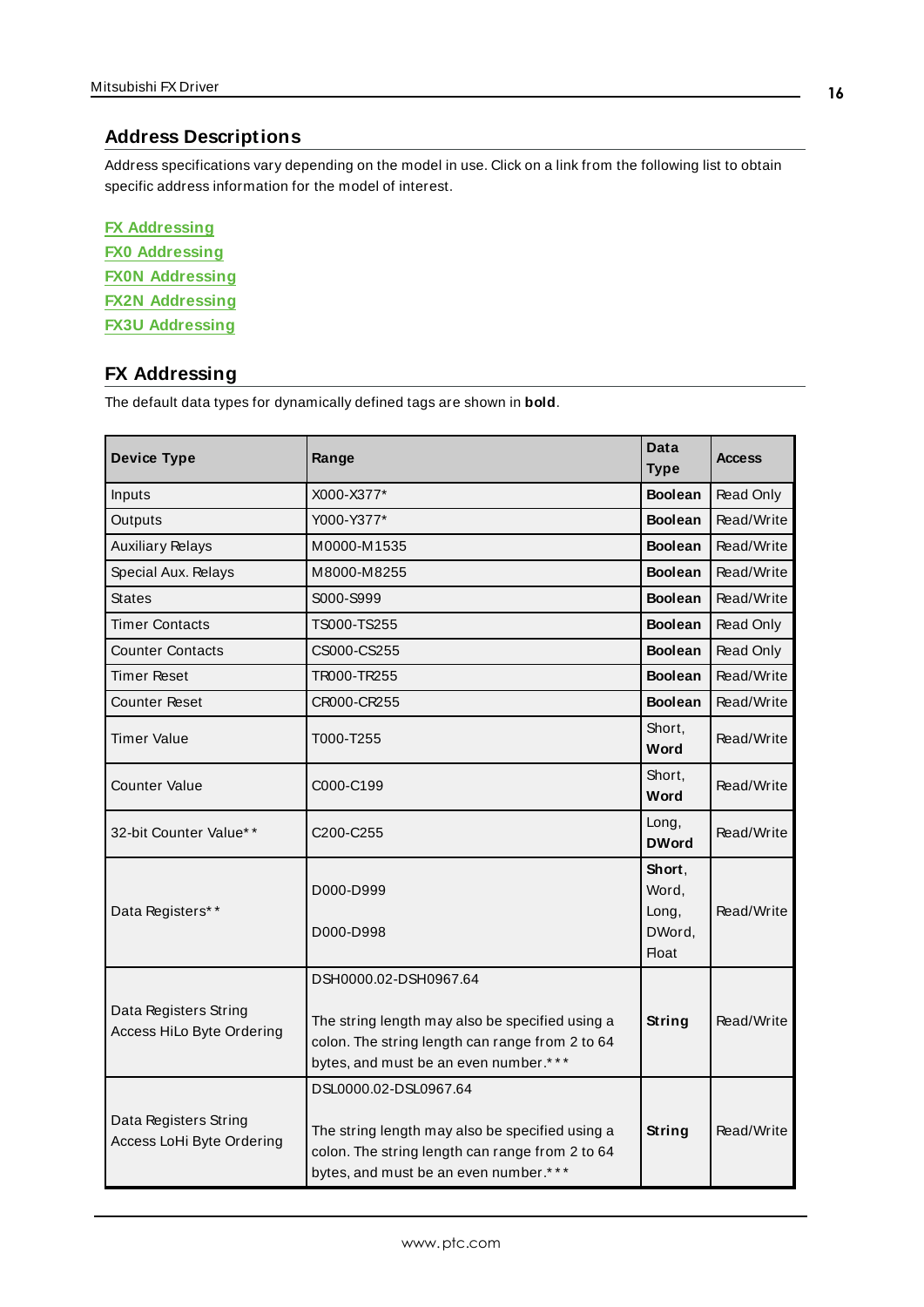| <b>Device Type</b>       | Range                      | Data<br><b>Type</b>                                | <b>Access</b> |
|--------------------------|----------------------------|----------------------------------------------------|---------------|
| Special Data Registers** | D8000-D8255<br>D8000-D8254 | Short,<br>Word,<br>Long,<br>DWord,<br><b>Float</b> | Read/Write    |

\* \* Users can specify a Long data type by appending a space and an "L" to the address. For example, "D000" would be entered as "D000 L". This does not apply to arrays or bit accessed registers.

<span id="page-16-0"></span>\* \* \* For example, a string with HiLo byte ordering at D10 for a length of 12 bytes would be DSH10.12.

# **FX0 Addressing**

| <b>Device Type</b>                                 | Range                                                                                                                                                              | Data<br><b>Type</b>                               | <b>Access</b> |
|----------------------------------------------------|--------------------------------------------------------------------------------------------------------------------------------------------------------------------|---------------------------------------------------|---------------|
| Inputs                                             | X000-X017*                                                                                                                                                         | <b>Boolean</b>                                    | Read Only     |
| Outputs                                            | Y000-Y15*                                                                                                                                                          | <b>Boolean</b>                                    | Read/Write    |
| <b>Auxiliary Relays</b>                            | M0000-M0511                                                                                                                                                        | <b>Boolean</b>                                    | Read/Write    |
| Special Aux. Relays                                | M8000-M8255                                                                                                                                                        | <b>Boolean</b>                                    | Read/Write    |
| <b>States</b>                                      | S00-S63                                                                                                                                                            | <b>Boolean</b>                                    | Read/Write    |
| <b>Timer Contacts</b>                              | TS00-TS55                                                                                                                                                          | <b>Boolean</b>                                    | Read Only     |
| <b>Counter Contacts</b>                            | CS00-CS15<br>CS235-CS254                                                                                                                                           | <b>Boolean</b>                                    | Read Only     |
| <b>Timer Reset</b>                                 | <b>TR00-TR55</b>                                                                                                                                                   | <b>Boolean</b>                                    | Read/Write    |
| <b>Counter Reset</b>                               | CR00-CR15<br>CR235-CR254                                                                                                                                           | <b>Boolean</b>                                    | Read/Write    |
| <b>Timer Value</b>                                 | T00-T55                                                                                                                                                            | Short,<br>Word                                    | Read/Write    |
| <b>Counter Value</b>                               | C00-C15                                                                                                                                                            | Short,<br>Word                                    | Read/Write    |
| 32-bit Counter Value**                             | C235-C254                                                                                                                                                          | Long,<br><b>DWord</b>                             | Read/Write    |
| Data Registers**                                   | D00-D31<br>D00-D30                                                                                                                                                 | Short,<br>Word<br>Long,<br>DWord,<br><b>Float</b> | Read/Write    |
| Data Registers String<br>Access HiLo Byte Ordering | DSH0000.02-DSH30.62<br>The string length may also be specified using a<br>colon. The string length can range from 2 to 62<br>bytes, and must be an even number.*** | <b>String</b>                                     | Read/Write    |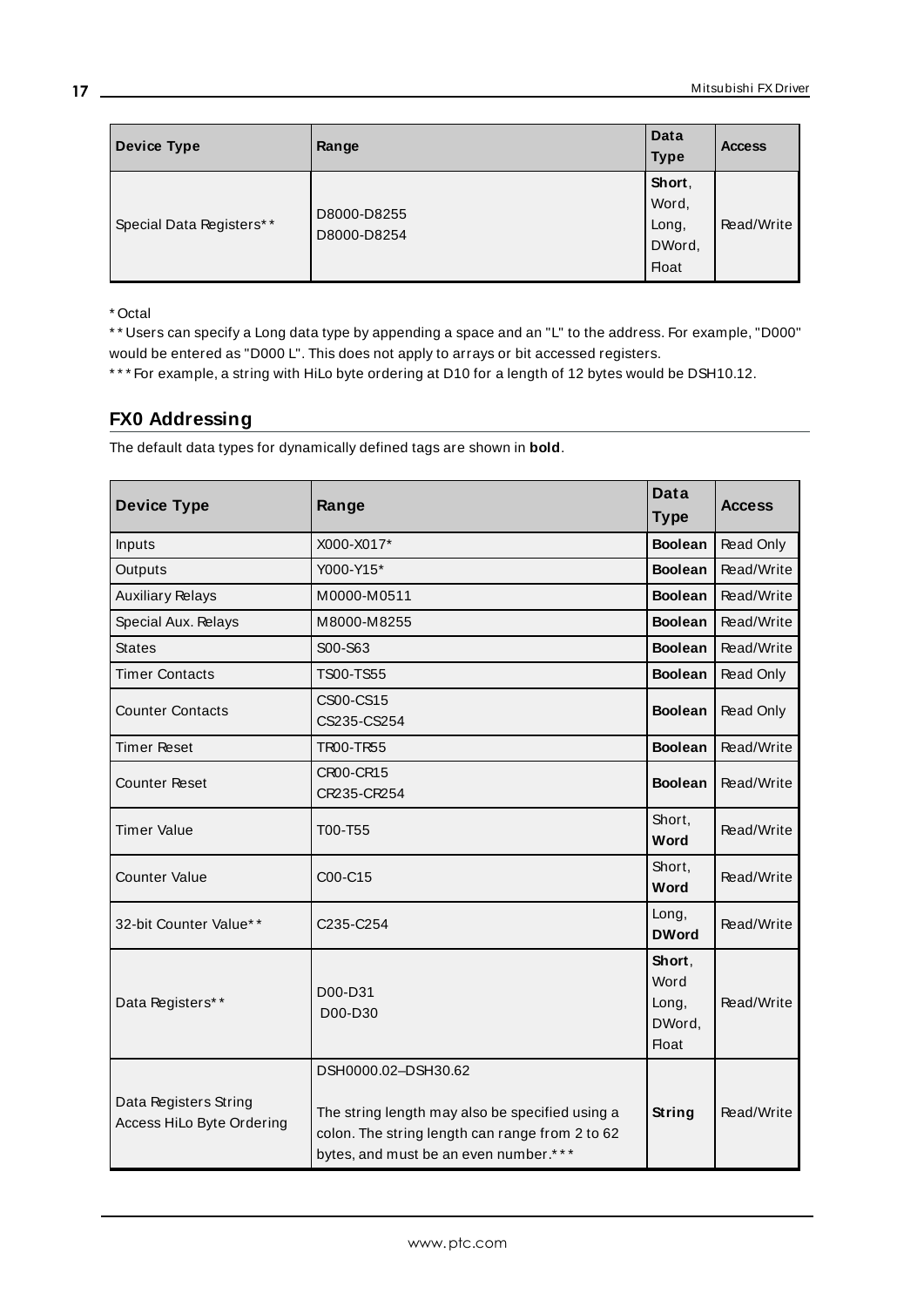| <b>Device Type</b>                                 | Range                                                                                                                                                              | Data<br><b>Type</b>                        | <b>Access</b> |
|----------------------------------------------------|--------------------------------------------------------------------------------------------------------------------------------------------------------------------|--------------------------------------------|---------------|
| Data Registers String<br>Access LoHi Byte Ordering | DSL0000.02-DSL30.62<br>The string length may also be specified using a<br>colon. The string length can range from 2 to 62<br>bytes, and must be an even number.*** | String                                     | Read/Write    |
| Special Data Registers**                           | D8000-D8069<br>D8000-D8068                                                                                                                                         | Short,<br>Word<br>Long,<br>DWord,<br>Float | Read/Write    |

\* \* Users can specify a Long data type by appending a space and an "L" to the address. For example, "D00" would be entered as "D00 L". This does not apply to arrays or bit accessed registers.

<span id="page-17-0"></span>\* \* \* For example, a string with HiLo byte ordering at D10 for a length of 12 bytes would be DSH10.12.

# **FX0N Addressing**

| <b>Device Type</b>      | Range                    | Data<br><b>Type</b>                               | <b>Access</b> |
|-------------------------|--------------------------|---------------------------------------------------|---------------|
| Inputs                  | X000-X177*               | <b>Boolean</b>                                    | Read Only     |
| Outputs                 | Y000-Y177*               | <b>Boolean</b>                                    | Read/Write    |
| <b>Auxiliary Relays</b> | M0000-M0511              | <b>Boolean</b>                                    | Read/Write    |
| Special Aux. Relays     | M8000-M8255              | <b>Boolean</b>                                    | Read/Write    |
| <b>States</b>           | S000-S127                | <b>Boolean</b>                                    | Read/Write    |
| <b>Timer Contacts</b>   | TS00-TS63                | <b>Boolean</b>                                    | Read Only     |
| <b>Counter Contacts</b> | CS00-CS31<br>CS235-CS254 | <b>Boolean</b>                                    | Read Only     |
| <b>Timer Reset</b>      | TR00-TR63                | <b>Boolean</b>                                    | Read/Write    |
| <b>Counter Reset</b>    | CR00-CR31<br>CR235-CR254 | <b>Boolean</b>                                    | Read/Write    |
| <b>Timer Value</b>      | T00-T63                  | Short,<br>Word                                    | Read/Write    |
| <b>Counter Value</b>    | C00-C31                  | Short,<br>Word                                    | Read/Write    |
| 32-bit Counter Value**  | C235-C254                | Long,<br><b>DWord</b>                             | Read/Write    |
| Data Registers**        | D000-D255<br>D000-D254   | Short,<br>Word<br>Long,<br>DWord,<br><b>Float</b> | Read/Write    |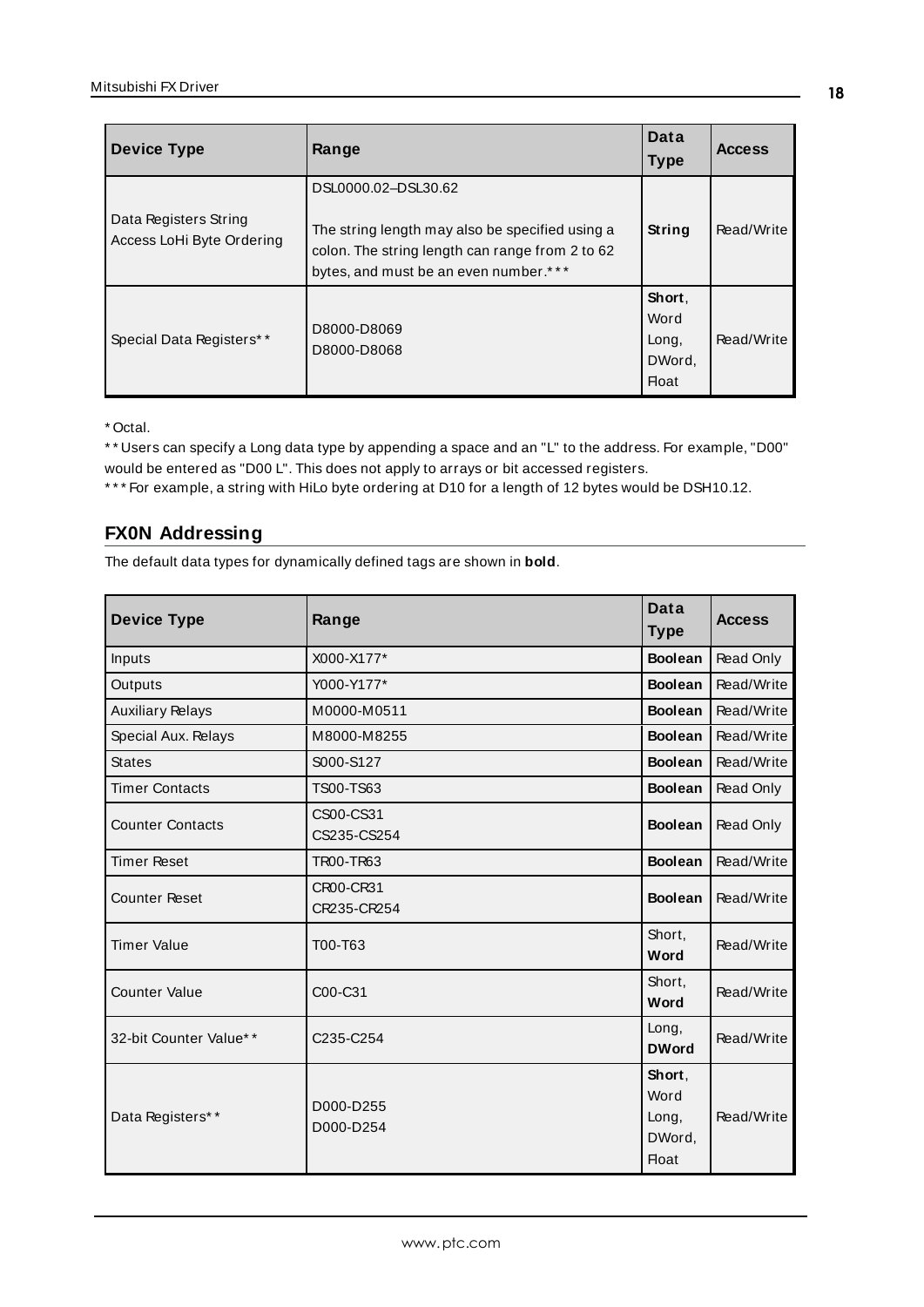| <b>Device Type</b>                                 | Range                                                                                                                                                               | Data<br><b>Type</b>                        | <b>Access</b> |
|----------------------------------------------------|---------------------------------------------------------------------------------------------------------------------------------------------------------------------|--------------------------------------------|---------------|
| Data Registers String<br>Access HiLo Byte Ordering | DSH0000.02-DSH223.64<br>The string length may also be specified using a<br>colon. The string length can range from 2 to 64<br>bytes, and must be an even number.*** | String                                     | Read/Write    |
| Data Registers String<br>Access LoHi Byte Ordering | DSL0000.02-DSL223.64<br>The string length may also be specified using a<br>colon. The string length can range from 2 to 64<br>bytes, and must be an even number.*** | String                                     | Read/Write    |
| Special Data Registers**                           | D8000-D8255<br>D8000-D8254                                                                                                                                          | Short,<br>Word<br>Long,<br>DWord,<br>Float | Read/Write    |

\* \* Users can specify a Long data type by appending a space and an "L" to the address. For example, "D000" would be entered as "D000 L". This does not apply to arrays or bit accessed registers.

<span id="page-18-0"></span>\* \* \* For example, a string with HiLo byte ordering at D10 for a length of 12 bytes would be DSH10.12.

# **FX2N Addressing**

| <b>Device Type</b>      | Range                              | Data<br><b>Type</b>   | <b>Access</b> |
|-------------------------|------------------------------------|-----------------------|---------------|
| Inputs                  | X000-X377*                         | <b>Boolean</b>        | Read Only     |
| Outputs                 | Y000-Y377*                         | <b>Boolean</b>        | Read/Write    |
| <b>Auxiliary Relays</b> | M0000-M3071                        | <b>Boolean</b>        | Read/Write    |
| Special Aux. Relays     | M8000-M8255                        | <b>Boolean</b>        | Read/Write    |
| <b>States</b>           | S000-S999                          | <b>Boolean</b>        | Read/Write    |
| <b>Timer Contacts</b>   | TS000-TS255                        | <b>Boolean</b>        | Read Only     |
| <b>Counter Contacts</b> | CS000-CS255                        | <b>Boolean</b>        | Read Only     |
| <b>Timer Reset</b>      | TR000-TR255                        | <b>Boolean</b>        | Read/Write    |
| <b>Counter Reset</b>    | CR000-CR255                        | <b>Boolean</b>        | Read/Write    |
| <b>Timer Value</b>      | T000-T255                          | Short,<br>Word        | Read/Write    |
| <b>Counter Value</b>    | C000-C199                          | Short.<br>Word        | Read/Write    |
| 32-bit Counter Value**  | C <sub>200</sub> -C <sub>255</sub> | Long,<br><b>DWord</b> | Read/Write    |
| Data Registers**        | D000-D7999<br>D000-D7998           | Short.<br>Word,       | Read/Write    |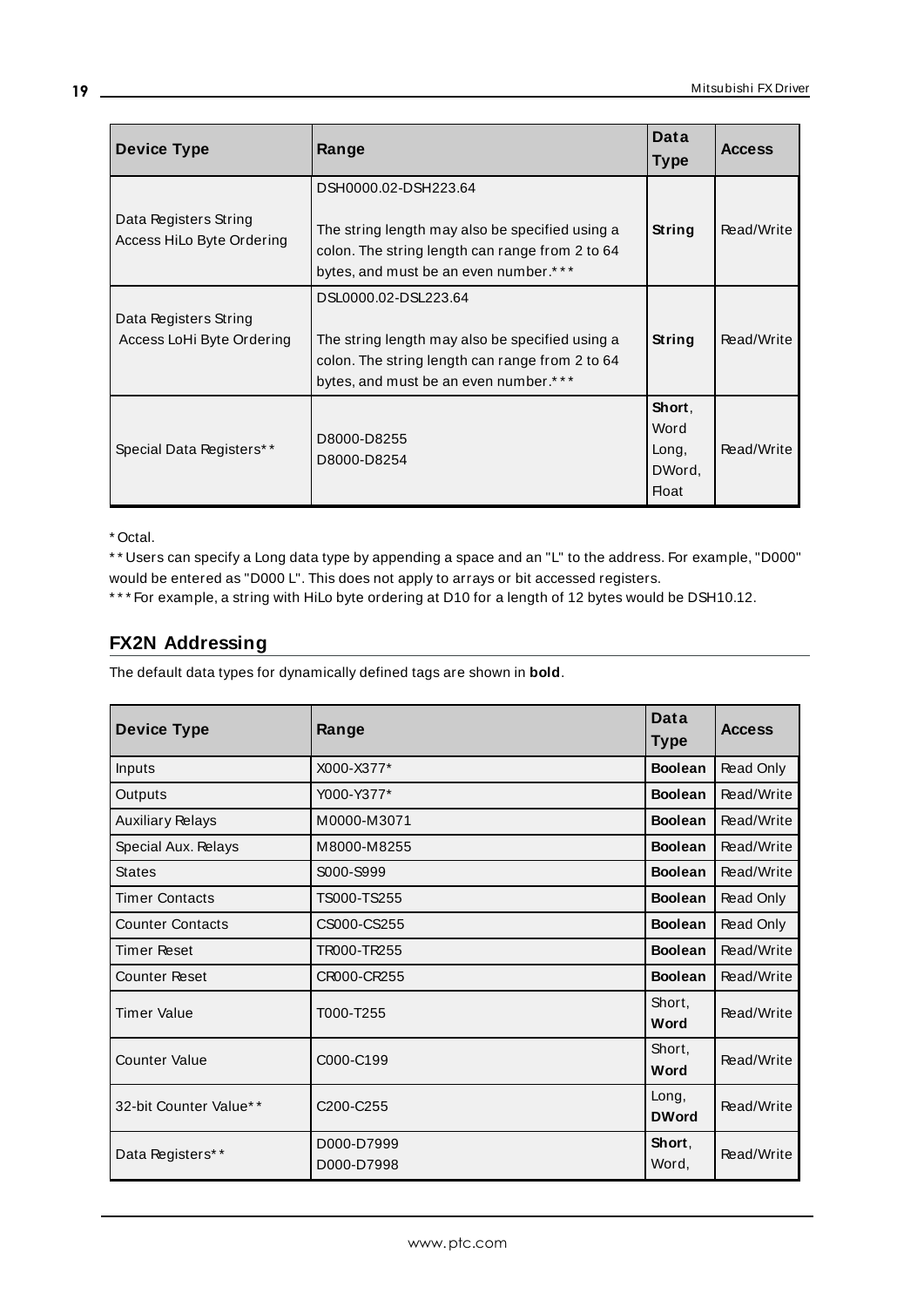| <b>Device Type</b>                                 | Range                                                                                                                                                                | Data<br><b>Type</b>                                | <b>Access</b> |
|----------------------------------------------------|----------------------------------------------------------------------------------------------------------------------------------------------------------------------|----------------------------------------------------|---------------|
|                                                    |                                                                                                                                                                      | Long,<br>DWord,<br><b>Float</b>                    |               |
| Data Registers String<br>Access HiLo Byte Ordering | DSH0000.02-DSH7967.64<br>The string length may also be specified using a<br>colon. The string length can range from 2 to 64<br>bytes, and must be an even number.*** | String                                             | Read/Write    |
| Data Registers String<br>Access LoHi Byte Ordering | DSL0000.02-DSL7967.64<br>The string length may also be specified using a<br>colon. The string length can range from 2 to 64<br>bytes, and must be an even number.*** | String                                             | Read/Write    |
| Special Data Registers**                           | D8000-D8255<br>D8000-D8254                                                                                                                                           | Short,<br>Word,<br>Long,<br>DWord,<br><b>Float</b> | Read/Write    |

\* \* Users can specify a Long data type by appending a space and an "L" to the address. For example, "D000" would be entered as "D000 L". This does not apply to arrays or bit accessed registers.

<span id="page-19-0"></span>\* \* \* For example, a string with HiLo byte ordering at D10 for a length of 12 bytes would be DSH10.12.

# **FX3U Addressing**

The default data types for dynamically defined tags are shown in **bold**.

**Note:** The FX3U model is not supported in Windows CE. It also does not support Ethernet Encapsulation.

| <b>Device Type</b>      | Range       | Data<br>Type   | <b>Access</b> |
|-------------------------|-------------|----------------|---------------|
| Inputs                  | X000-X377*  | <b>Boolean</b> | Read Only     |
| Outputs                 | Y000-Y377*  | <b>Boolean</b> | Read/Write    |
| <b>Auxiliary Relays</b> | M0000-M7679 | <b>Boolean</b> | Read/Write    |
| Special Aux. Relays     | M8000-M8511 | <b>Boolean</b> | Read/Write    |
| <b>States</b>           | S000-S4095  | <b>Boolean</b> | Read/Write    |
| <b>Timer Contacts</b>   | TS000-TS511 | <b>Boolean</b> | Read Only     |
| <b>Counter Contacts</b> | CS000-CS255 | <b>Boolean</b> | Read Only     |
| Timer Reset             | TR000-TR511 | <b>Boolean</b> | Read/Write    |
| <b>Counter Reset</b>    | CR000-CR255 | <b>Boolean</b> | Read/Write    |
| <b>Timer Value</b>      | T000-T511   | Short,<br>Word | Read/Write    |
| <b>Counter Value</b>    | C000-C199   | Short,<br>Word | Read/Write    |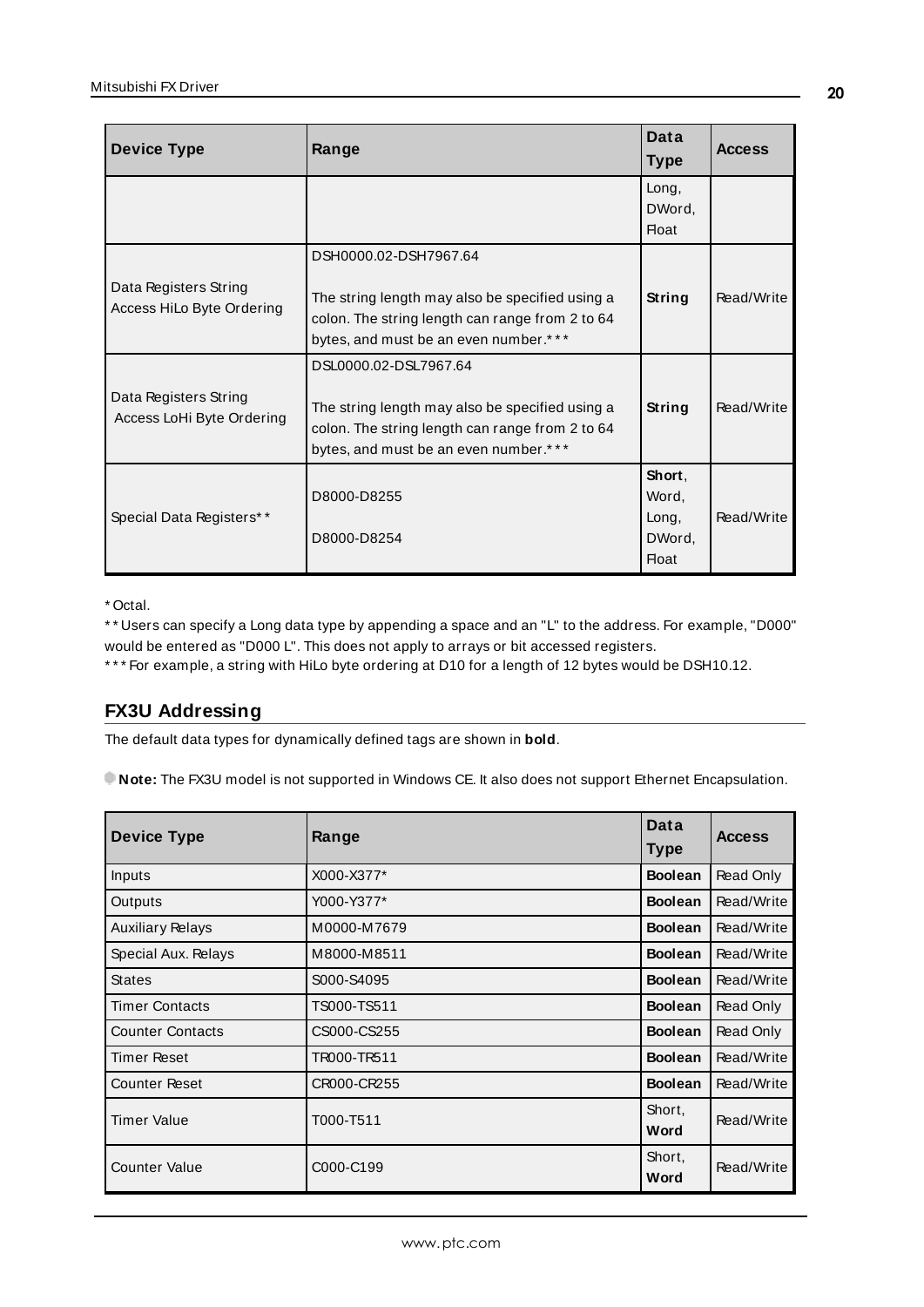<span id="page-20-0"></span>

| <b>Device Type</b>                                 | Range                                                                                                                                                                 | Data<br><b>Type</b>                                | <b>Access</b> |
|----------------------------------------------------|-----------------------------------------------------------------------------------------------------------------------------------------------------------------------|----------------------------------------------------|---------------|
| 32-bit Counter Value**                             | C200-C255                                                                                                                                                             | Long,<br><b>DWord</b>                              | Read/Write    |
| Data Registers**                                   | D000-D7999<br>D000-D7998                                                                                                                                              | Short,<br>Word,<br>Long,<br>DWord,<br><b>Float</b> | Read/Write    |
| Data Registers String<br>Access HiLo Byte Ordering | DSH0000.02-DSH7967.64<br>The string length may also be specified using a<br>colon. The string length can range from 2 to 64<br>bytes, and must be an even number.***  | String                                             | Read/Write    |
| Data Registers String<br>Access LoHi Byte Ordering | DSL0000.02-DSL7967.64<br>The string length may also be specified using a<br>colon. The string length can range from 2 to 64<br>bytes, and must be an even number.***  | String                                             | Read/Write    |
| File Registers**                                   | R000-R32767<br>R000-R32766                                                                                                                                            | Short,<br>Word,<br>Long,<br>DWord,<br><b>Float</b> | Read/Write    |
| File Registers String<br>Access HiLo Byte Ordering | RSH0000.02-RSH32735.64<br>The string length may also be specified using a<br>colon. The string length can range from 2 to 64<br>bytes, and must be an even number.*** | String                                             | Read/Write    |
| File Registers String<br>Access LoHi Byte Ordering | RSL0000.02-RSL32735.64<br>The string length may also be specified using a<br>colon. The string length can range from 2 to 64<br>bytes, and must be an even number.*** | <b>String</b>                                      | Read/Write    |
| Special Data Registers**                           | D8000-D8511<br>D8000-D8510                                                                                                                                            | Short,<br>Word,<br>Long,<br>DWord,<br><b>Float</b> | Read/Write    |

\* \* Users can specify a Long data type by appending a space and an "L" to the address. For example, "D000" would be entered as "D000 L". This does not apply to arrays or bit accessed registers.

\* \* \* For example, a string with HiLo byte ordering at D10 for a length of 12 bytes would be DSH10.12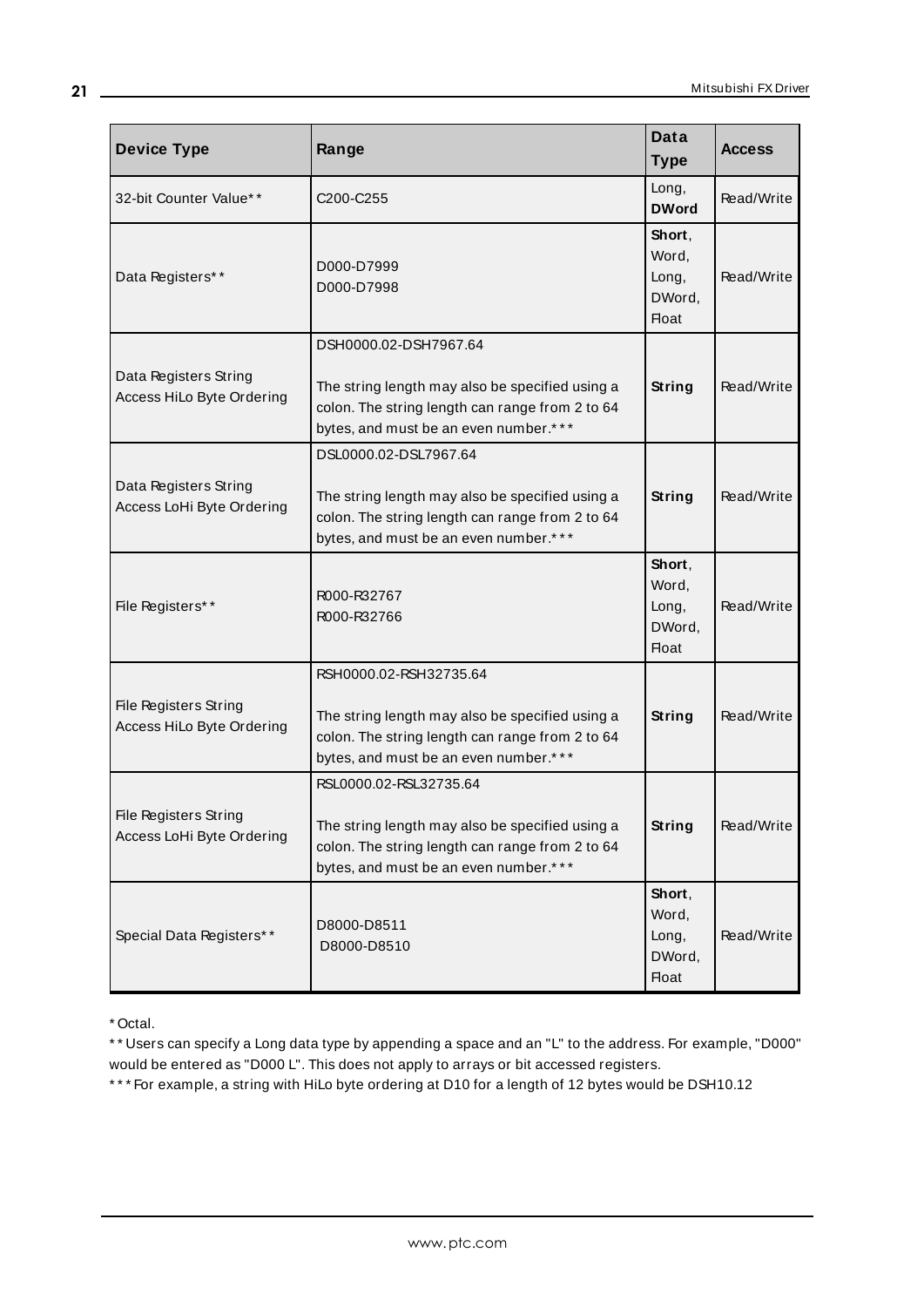# <span id="page-21-0"></span>Event Log Messages

The following information concerns messages posted to the Event Log pane in the main user interface. Consult the OPC server help on filtering and sorting the Event Log detail view. Server help contains many common messages, so should also be searched. Generally, the type of message (informational, warning) and troubleshooting information is provided whenever possible.

# <span id="page-21-1"></span>**Received block length does not match expected length. | Received block length = <number>, Expected block length = <number>.**

## **Error Type:**

Warning

# **Possible Cause:**

The data type maximum length or the length dictated in the address definition set a range that the results do not fit.

#### **Possible Solution:**

Verify the data type is correct and check the address definition for a length definition and correct or update.

# <span id="page-21-2"></span>**Error Mask Definitions**

<span id="page-21-9"></span><span id="page-21-8"></span><span id="page-21-7"></span><span id="page-21-6"></span><span id="page-21-5"></span><span id="page-21-4"></span><span id="page-21-3"></span>**B** = Hardware break detected **F** = Framing error  $F = I/O$  error **O** = Character buffer overrun **R** = RXbuffer overrun **P** = Received byte parity error **T** = TXbuffer full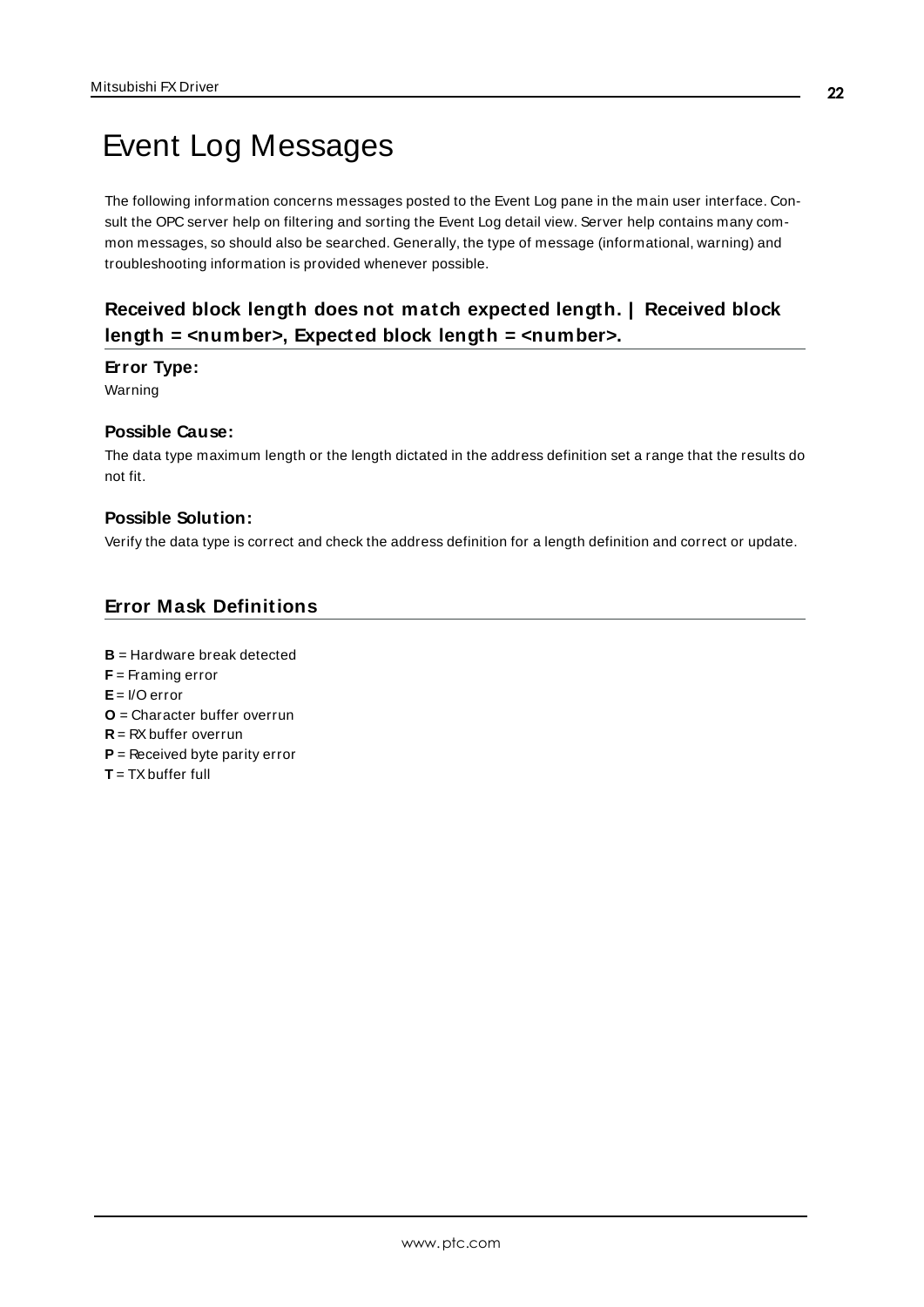# <span id="page-22-0"></span>Appendix: Ethernet Encapsulation Examples

**Note**: The following is provided for convenience only. Refer to the manufacturer's documentation for current and official instructions.

Click on a link below for a specific Ethernet encapsulation example.

**Using [COM -ET10-T](#page-22-1) Ethernet M odule Using the [FX2NC-ENET-ADP](#page-23-0) Ethernet M odule Using the [FX3U-ENET](#page-24-0) Ethernet M odule Writing Network [Parameters](#page-26-0) to the PLC**

<span id="page-22-2"></span><span id="page-22-1"></span>**Note:** Ethernet Encapsulation is not supported by the FX3U device model.

## **Using COM-ET10-T Ethernet Module**

Mitsubishi Electric has an Ethernet module that allows peer-to-peer Ethernet connection to FX1S, FX1N, FX2NC or FX2NC model controllers. The COM-ET10-T module connects to the controller via the FX1N-CNV-BD or the FX2N-CNV-BD communications adapter. For equipment information, refer to the FX hardware manual.

#### **Example Parameters**

```
The Module ID is Fixed at ET10
E = 45T = 541 = 310 = 30IP Address: 192.168.108.10
192 = C0168 = A8108 = 6C10 = 0ASubnet Mask: 255.255.255.0
255 = FF255 = FF255 = FF0 = 00Gateway IP Address: 192.168.108.01
192 = C_0168 = A8108 = 6C1 = 01UPD Port: 1024
TCP Port1: 1025
TCP Port2: 1026
The module currently supports only connecting to TCP Port 1025.
```
## <span id="page-22-3"></span>**Mitsubishi FX 2N() Series Ladder**

Ladder Logic for initializing the module. The configuration parameters are stored in data registers. Any thousand range with the D register area beginning with D0, D1000, D2000 and etc can be used.

|---| M8002 |--------------[ MOV H81 D8120 ] 'Set communication register | |--------[ DMOV H45543130 D1000 ] 'Module ID ET10 (Fixed) | |-------[ DMOV H0C0A86C0A D1002 ] 'Module IP Address | |-------[ DMOV H0FFFFFF00 D1004 ] 'Subnet Mask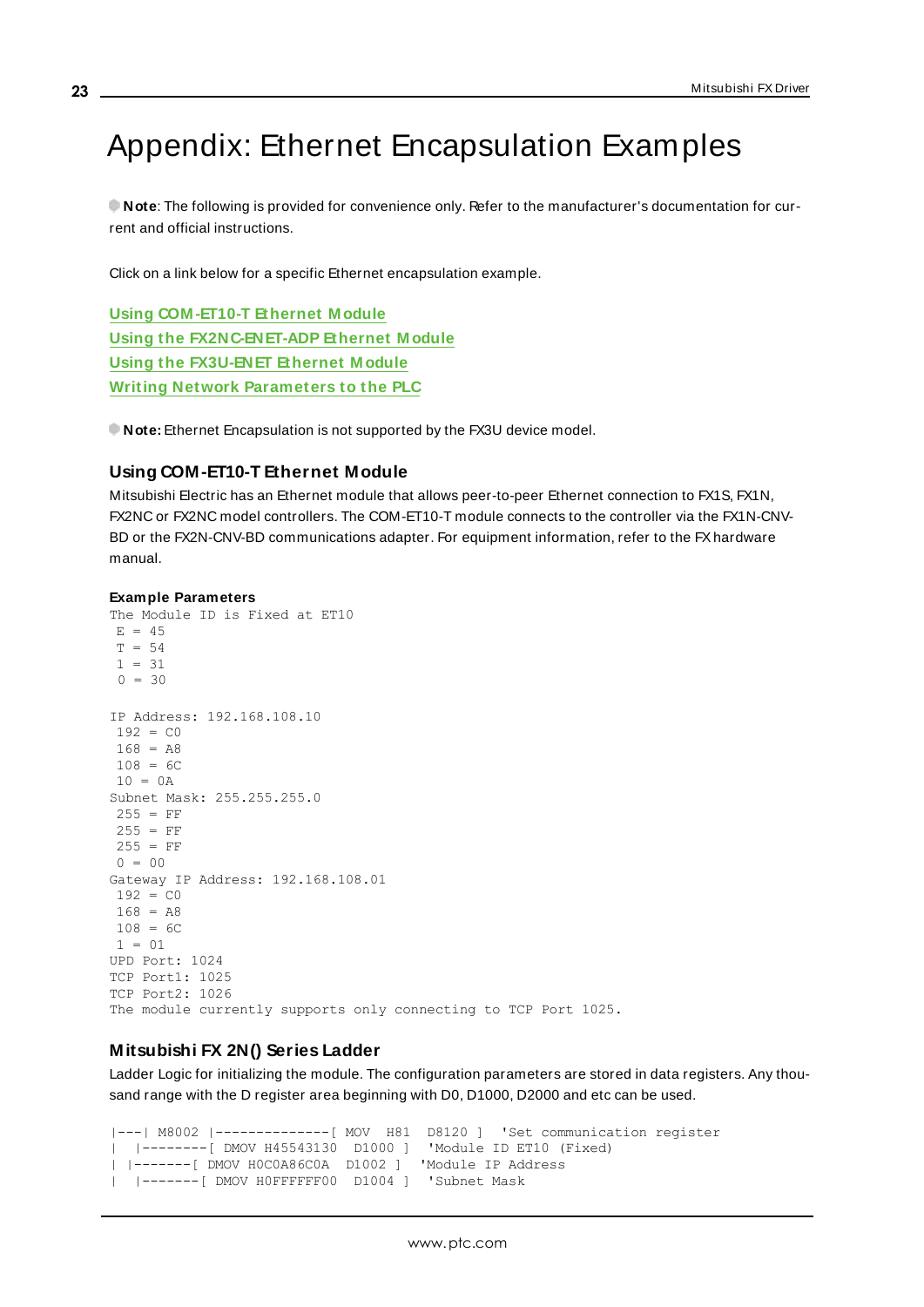```
|  |-------[ DMOV H0C0A86C01  D1006 ]  'Gateway IP Address
|  |-------------[ MOV K1024  D1008 ]  'UDP Port Number
|  |-------------[ MOV K1025  D1009 ]  'TCP Port Number 1
 |  |-------------[ MOV K1026  D1010 ]  'TCP Port Number 2
|  |----------------[ MOV K0  D1011 ]  'System Area Default Value 0
|  |----------------[ MOV K0  D1012 ]  'System Area Default Value 0
| |----------------[ MOV K0  D1013 ]  'System Area Default Value 0
  |----------------[  MOV K0  D1014  ]
|  |----------------[ MOV K0  D1015 ]  'System Area Default Value 0
```
<span id="page-23-0"></span>**Note:** This information has been taken from the Mitsubishi Eectric Ethernet Communications Module COM ET10-Tmanual.

#### <span id="page-23-1"></span>**Using the FX2NC-ENET-ADP Ethernet Module**

Mitsubishi has an Ethernet module that allows peer to peer Ethernet connection to FX1S, FX1N, FX2NC or FX2NC model controllers. The FX2NC-ENET ADP module connects to the controller via the FX1N-CNV-BD or the FX2N-CNV-BD communications adapter. For equipment information, refer to the FXhardware manual.

#### **Example Parameters**

```
The Module ID is Fixed at ENET
E = 45N = 4EE = 45T = 54IP Address: 192.168.108.10
192 = C0168 = A8108 = 6C10 = 0ASubnet Mask: 255.255.255.0
255 = FF255 = FF255 = FF0 = 00Gateway IP Address: 192.168.108.01
192 = C_0168 = A8108 = 6C1 = 01TCP Port: 1024
```
#### <span id="page-23-3"></span>**Mitsubishi FX1s Series Ladder**

Ladder Logic for initializing the module on a FX1s. Set the Ethernet parameters in 9 data registers starting from D128 to D136.

```
|---| M8002 |-----------[ DMOV H454E4554  D128 ]  'Module ID ENET (Fixed)
|  |-------[ DMOV H0C0A86C0A  D130 ]  'Module IP Address
|  |-------[ DMOV H0FFFFFF00  D132 ]  'Subnet Mask
|  |-------[ DMOV H0C0A86C01  D134 ]  'Gateway IP Address
|  |-------------[ MOV K1024  D136 ]  'TCP Port Number
```
## <span id="page-23-2"></span>**Mitsubishi FX1N/2N/2NC Series Ladder**

Ladder Logic for initializing the module on a FX1s. Set the Ethernet parameters in 9 data registers starting from D1000 to D1008. If these registers are used for other purposes, set to 9 data registers starting at D2000, D3000, D4000, D5000, D6000 or D7000.

```
|---| M8002 |-----------[ DMOV H454E4554  D1000 ]  'Module ID ENET (Fixed)
|  |-------[ DMOV H0C0A86C0A  D1002 ]  'Module IP Address
|  |-------[ DMOV H0FFFFFF00  D1004 ]  'Subnet Mask
|  |-------[ DMOV H0C0A86C01  D1006 ]  'Gateway IP Address
```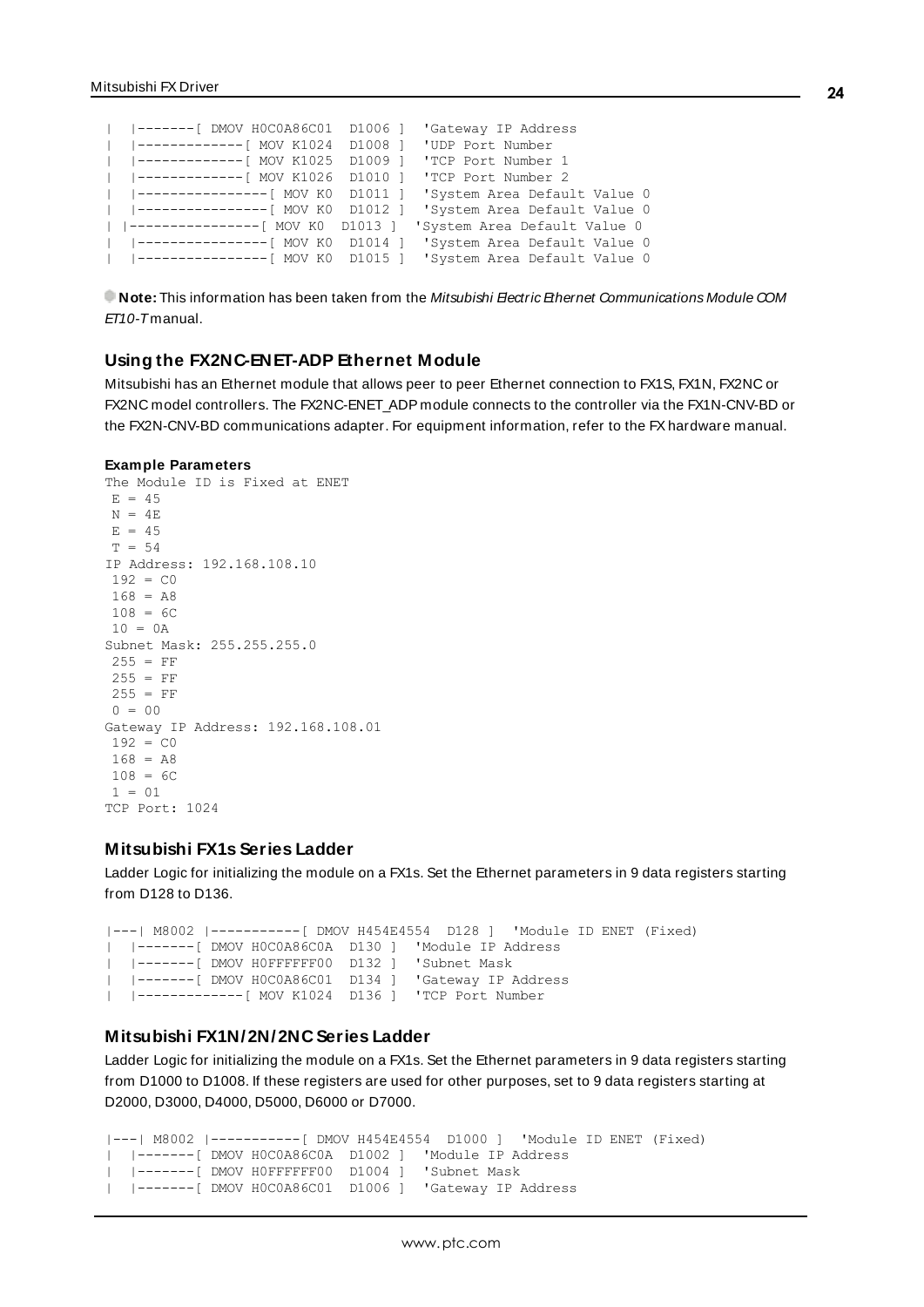| |-------------[ MOV K1024 D1008 ] 'TCP Port Number

<span id="page-24-1"></span><span id="page-24-0"></span>Note: This information has been taken from the Mitsubishi FX2NC-ENET-ADP Ethernet Adapter Users manual.

# **Using the FX3U-ENET Ethernet Module**

To connect to the FX3U PLC via the FX3U-ENET Ethernet module, use Ethernet Encapsulation. To do so, the FX3U-ENET module must be configured using the Mitsubishi GX Developer-FXsoftware. For more information, follow the instructions below.

- 1. To start, create a new GX Developer project for a FX3U model.
- 2. Then, select **Tools** | **FX special functions utility** | **FX Configurator-EN**.

| MELSOFT series GX Developer (Unset project) - [LD(Edit mode) |                                                                                                                                                                                                                                                                                                                                                                                                                                                                                                                                          | MAIN 1 Step]                           |                    |
|--------------------------------------------------------------|------------------------------------------------------------------------------------------------------------------------------------------------------------------------------------------------------------------------------------------------------------------------------------------------------------------------------------------------------------------------------------------------------------------------------------------------------------------------------------------------------------------------------------------|----------------------------------------|--------------------|
| Project Edit Find/Replace Convert View Online                | Diagnostics                                                                                                                                                                                                                                                                                                                                                                                                                                                                                                                              | Tools Window Help -                    |                    |
| る国民のの                                                        | $\odot$ $\odot$<br>名著                                                                                                                                                                                                                                                                                                                                                                                                                                                                                                                    | Check program<br>Merge data            |                    |
| Program                                                      | Ľ                                                                                                                                                                                                                                                                                                                                                                                                                                                                                                                                        | Check parameter                        |                    |
|                                                              |                                                                                                                                                                                                                                                                                                                                                                                                                                                                                                                                          | Transfer ROM                           |                    |
| <u>부분명 10 동이 같은 그 글을 찾아</u>                                  | $\begin{array}{c} \begin{array}{c} \begin{array}{c} \text{4} \\ \text{5} \end{array} \\ \text{s} \end{array} \end{array} \begin{bmatrix} \begin{array}{c} \text{4} \\ \text{5} \end{array} \\ \text{s} \end{bmatrix} \begin{bmatrix} \begin{array}{c} \text{4} \\ \text{s} \end{array} \\ \text{s} \end{bmatrix} \begin{bmatrix} \begin{array}{c} \text{4} \\ \text{s} \end{array} \\ \text{s} \end{bmatrix} \begin{bmatrix} \begin{array}{c} \text{4} \\ \text{s} \end{array} \\ \text{s} \end{bmatrix} \begin{bmatrix} \begin{array}{$ | Delete unused comments                 |                    |
| <b>在大约的 网络阿拉伯 医子宫</b>                                        |                                                                                                                                                                                                                                                                                                                                                                                                                                                                                                                                          | Clear all parameters<br>IC memory card |                    |
| 国务器 餅紅 国际                                                    |                                                                                                                                                                                                                                                                                                                                                                                                                                                                                                                                          | Start ladder logic test                | 明明                 |
| $\mathbf{x}$                                                 |                                                                                                                                                                                                                                                                                                                                                                                                                                                                                                                                          | Set TEL data<br>▸                      |                    |
| (Unset project)                                              | n                                                                                                                                                                                                                                                                                                                                                                                                                                                                                                                                        | Intelligent function utility<br>٠      |                    |
| <sup>出</sup> Program<br>⊞                                    |                                                                                                                                                                                                                                                                                                                                                                                                                                                                                                                                          | Customize keys                         |                    |
| Device comment<br>圓<br>e<br><b>R</b> Parameter               |                                                                                                                                                                                                                                                                                                                                                                                                                                                                                                                                          | Change display color                   |                    |
| PLC parameter                                                |                                                                                                                                                                                                                                                                                                                                                                                                                                                                                                                                          | Options                                |                    |
| <b>同</b> Device memory                                       |                                                                                                                                                                                                                                                                                                                                                                                                                                                                                                                                          | Create start-up setting file           |                    |
|                                                              |                                                                                                                                                                                                                                                                                                                                                                                                                                                                                                                                          | FX special function utility            | FX Configurator-EN |
|                                                              |                                                                                                                                                                                                                                                                                                                                                                                                                                                                                                                                          |                                        |                    |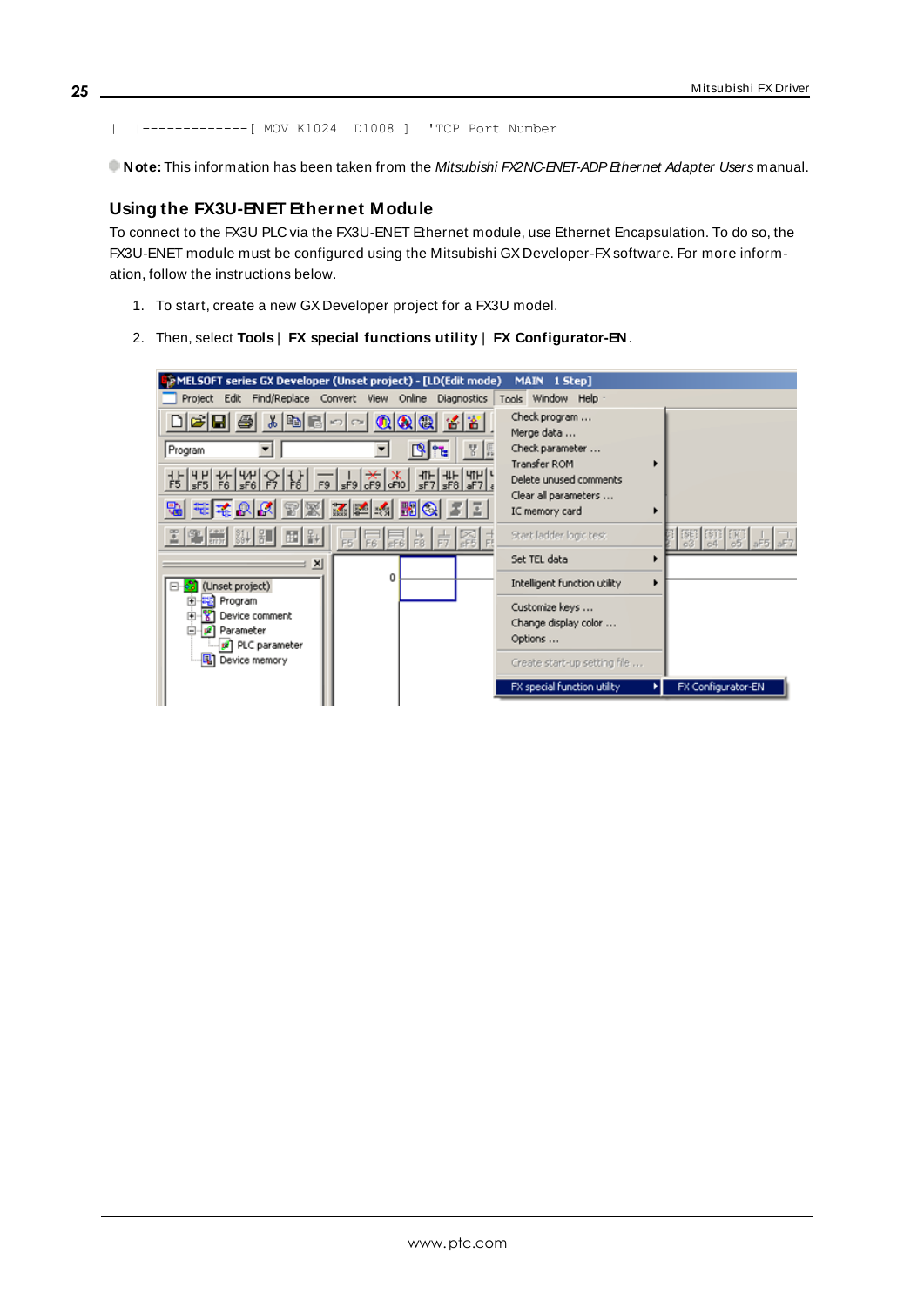3. The FX Configurator-EN dialog should appear as shown below.

|                                                                                                                            | FX Configurator-EN (Unset file) - [Ethernet settings] |        |  |  |  |  |  |  |  |
|----------------------------------------------------------------------------------------------------------------------------|-------------------------------------------------------|--------|--|--|--|--|--|--|--|
| File<br>View Help                                                                                                          |                                                       |        |  |  |  |  |  |  |  |
| $\mathsf{D} \not\cong \blacksquare \mathsf{B}$                                                                             |                                                       |        |  |  |  |  |  |  |  |
| Ethernet Module settings                                                                                                   |                                                       |        |  |  |  |  |  |  |  |
|                                                                                                                            | Module None                                           |        |  |  |  |  |  |  |  |
| <b>Operational settings</b>                                                                                                |                                                       |        |  |  |  |  |  |  |  |
|                                                                                                                            | Initial settings                                      |        |  |  |  |  |  |  |  |
|                                                                                                                            | Open settings                                         |        |  |  |  |  |  |  |  |
|                                                                                                                            | Router relay parameter                                |        |  |  |  |  |  |  |  |
|                                                                                                                            | E-mail settings                                       |        |  |  |  |  |  |  |  |
|                                                                                                                            |                                                       |        |  |  |  |  |  |  |  |
| Default<br>Necessary setting( No setting / Already set )<br>Set if it is needed ( No setting ( )<br>Already set )<br>Check |                                                       |        |  |  |  |  |  |  |  |
| Online                                                                                                                     |                                                       |        |  |  |  |  |  |  |  |
| PLC remote operation<br>Transfer setup<br>Diagnostics                                                                      |                                                       |        |  |  |  |  |  |  |  |
| Write                                                                                                                      | Read                                                  | Verify |  |  |  |  |  |  |  |

4. Next, fill in the minimum required configuration information for the FX3U-ENET block. Select a module from the first drop-down list, and then click **Operational Settings**. The settings should be similar to those shown in the image below.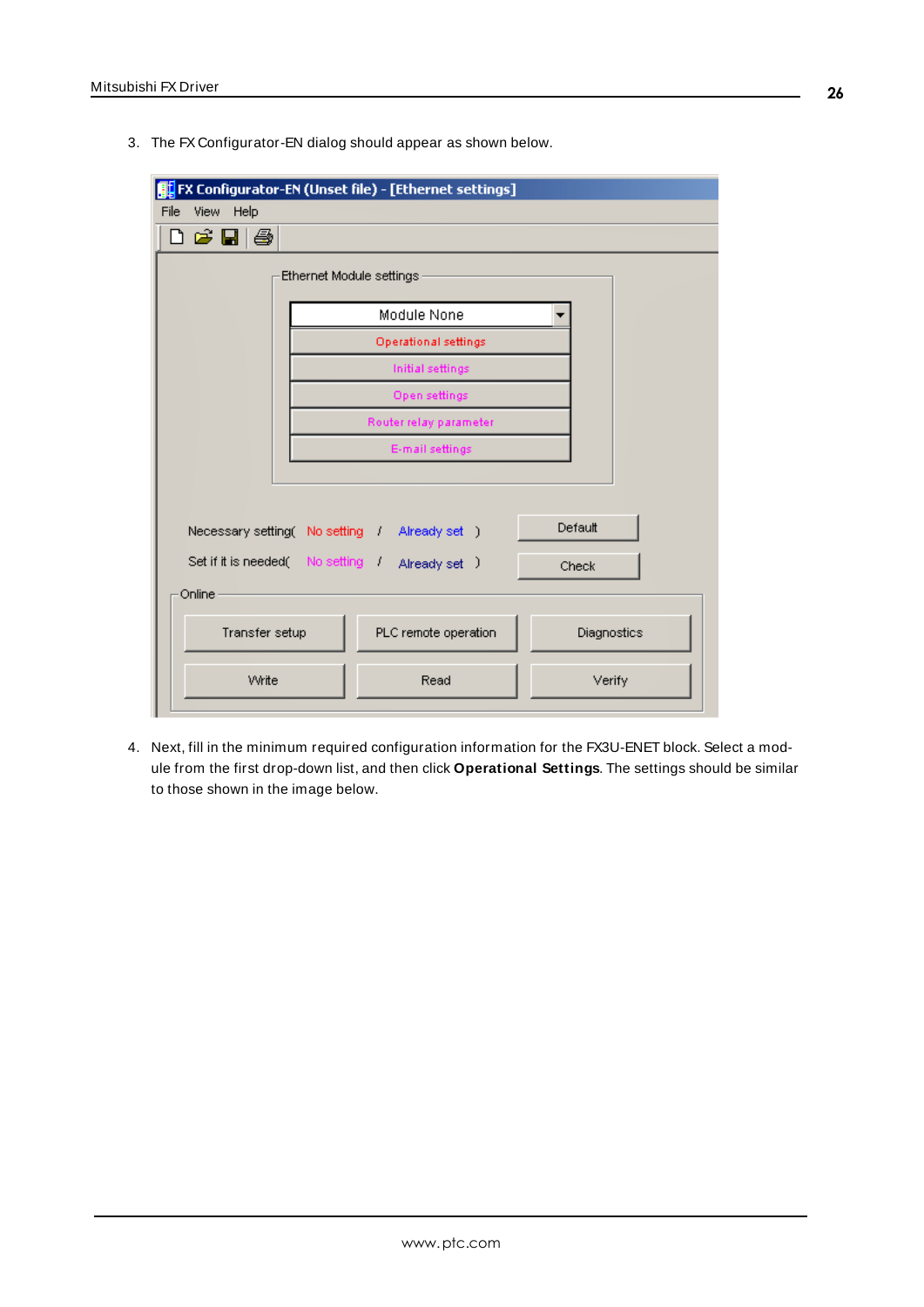| FX Configurator-EN (Unset file) - [Ethernet operational settings]                                                                        |                                                                             |  |  |  |  |  |  |  |
|------------------------------------------------------------------------------------------------------------------------------------------|-----------------------------------------------------------------------------|--|--|--|--|--|--|--|
| View Help<br>File                                                                                                                        |                                                                             |  |  |  |  |  |  |  |
| 鱼<br>et Li                                                                                                                               |                                                                             |  |  |  |  |  |  |  |
| Communication data code<br>Initial timing<br>C Binary code<br>impossible at STOP time )<br>C ASCII code<br>G.<br>possible at STOP time ) | Do not wait for OPEN (Communications<br>Always wait for OPEN (Communication |  |  |  |  |  |  |  |
| IP address<br>Input format<br>DEC.                                                                                                       | Send frame setting<br>$\bullet$ Ethernet(V2.0)                              |  |  |  |  |  |  |  |
| IP address<br>110 107<br>10<br>10                                                                                                        | C IEEE802.3                                                                 |  |  |  |  |  |  |  |
|                                                                                                                                          | TCP Existence confirmation setting<br>C Use the KeepAlive<br>◯ Use the Ping |  |  |  |  |  |  |  |
| End<br>Cancel                                                                                                                            |                                                                             |  |  |  |  |  |  |  |

- 5. Click **End** to continue.
- 6. In the **FX Configurator-EN** dialog window, click **Open Settings**.

| $\square$<br><b>FL</b> FX Configurator-EN (Unset file) - [Ethernet open settings] |            |   |                      |                          |                     |                                            |                          |                 |                           |                                           |                                             |                                                     |
|-----------------------------------------------------------------------------------|------------|---|----------------------|--------------------------|---------------------|--------------------------------------------|--------------------------|-----------------|---------------------------|-------------------------------------------|---------------------------------------------|-----------------------------------------------------|
| File View Help                                                                    |            |   |                      |                          |                     |                                            |                          |                 |                           |                                           |                                             |                                                     |
| 白雪日母                                                                              |            |   |                      |                          |                     |                                            |                          |                 |                           |                                           |                                             |                                                     |
|                                                                                   |            |   |                      |                          |                     |                                            |                          |                 |                           |                                           |                                             |                                                     |
|                                                                                   | Protocol   |   | Open system          |                          | <b>Fixed buffer</b> | Fixed buffer<br>communication<br>procedure |                          | Pairing<br>open | Existence<br>confirmation | <b>Host station</b><br>Port No.<br>(DEC.) | Transmission<br>target device IP<br>address | Transmission<br>target device<br>Port No.<br>(DEC.) |
| и                                                                                 | <b>TCP</b> |   | MELSOFT connection T |                          | ۰                   |                                            | $\overline{\phantom{a}}$ | ۰               | $\overline{\phantom{a}}$  |                                           |                                             |                                                     |
| $\overline{2}$                                                                    |            |   |                      | ▾                        | ▼                   |                                            | $\overline{\phantom{a}}$ |                 | $\overline{\phantom{a}}$  |                                           |                                             |                                                     |
| $\overline{\mathbf{3}}$                                                           |            | ▼ |                      | ۰                        | ▼                   |                                            | ×                        | ۰               | ▼                         |                                           |                                             |                                                     |
| 4                                                                                 |            |   |                      | ۰                        | ۰                   |                                            | ۰                        | ▼               | ۰                         |                                           |                                             |                                                     |
| 5                                                                                 |            |   |                      | ۰                        | ۰                   |                                            | ٠                        | ۰               | $\overline{\phantom{a}}$  |                                           |                                             |                                                     |
| 6                                                                                 |            | ▼ |                      | ۰                        | ٠                   |                                            | ٠                        | ۰               | $\overline{\phantom{a}}$  |                                           |                                             |                                                     |
| $\overline{7}$                                                                    |            |   |                      | ▼                        | ▼                   |                                            | ▼                        | ▼               | ▼                         |                                           |                                             |                                                     |
| $\circ$                                                                           |            | ۰ |                      | $\overline{\phantom{a}}$ | ▼                   |                                            | $\overline{\phantom{a}}$ | ▼               | $\overline{\phantom{a}}$  |                                           |                                             |                                                     |
| Cancel<br>End                                                                     |            |   |                      |                          |                     |                                            |                          |                 |                           |                                           |                                             |                                                     |

# <span id="page-26-0"></span>**Writing Network Parameters to the PLC**

After the network parameters have been specified, they must be written to the PLC. To do so, click **Write** from the **FX-Configurator-EN** window.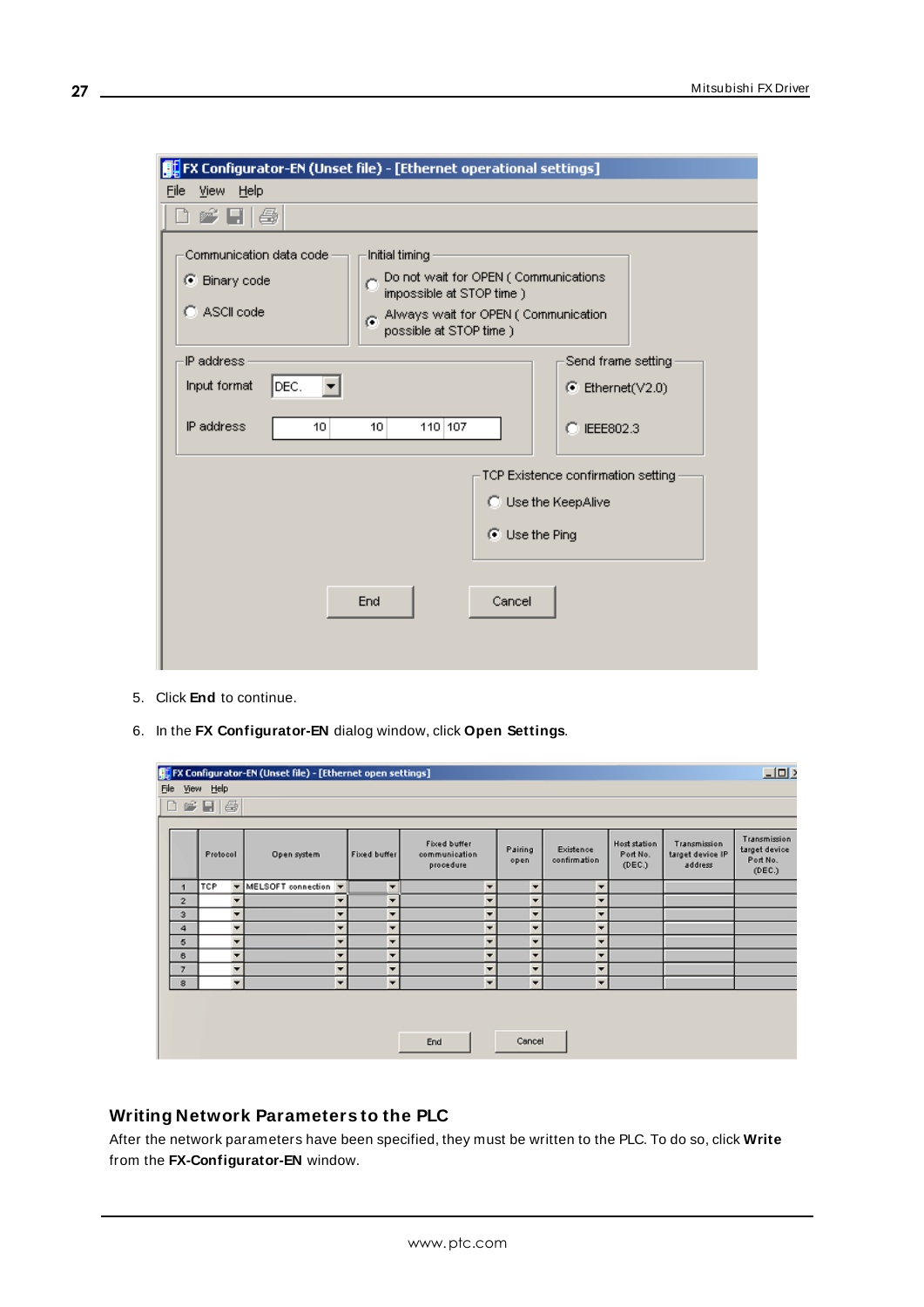| <b>Write to Ethernet Moduls</b>      |                                      |
|--------------------------------------|--------------------------------------|
| Connection interface<br>COM3-9.6Kbps | -Related function.<br>Transfer setup |
| <br>Close<br>Write<br>               | PLC remote operation                 |

There must be a serial connection to the FX3U PLC because the configuration settings are written to the PLC via this serial link. Make sure that the communication parameters are correct by using the **Transfer setup** button above or by clicking **Online** | **Transfer setup** from the main menu.

After the parameters have been written, cycle the power on the PLC for the network parameter changes to take effect. Now, the FX3U PLC can be communicated with using Ethernet encapsulation via the FX3U-ENET Ethernet module. Use the following parameters:

- <sup>l</sup> **IP Address:** 10.10.110.107 (or the IPaddress used above)
- <sup>l</sup> **Port Number:** 5551
- <sup>l</sup> **Protocol:** TCP/IP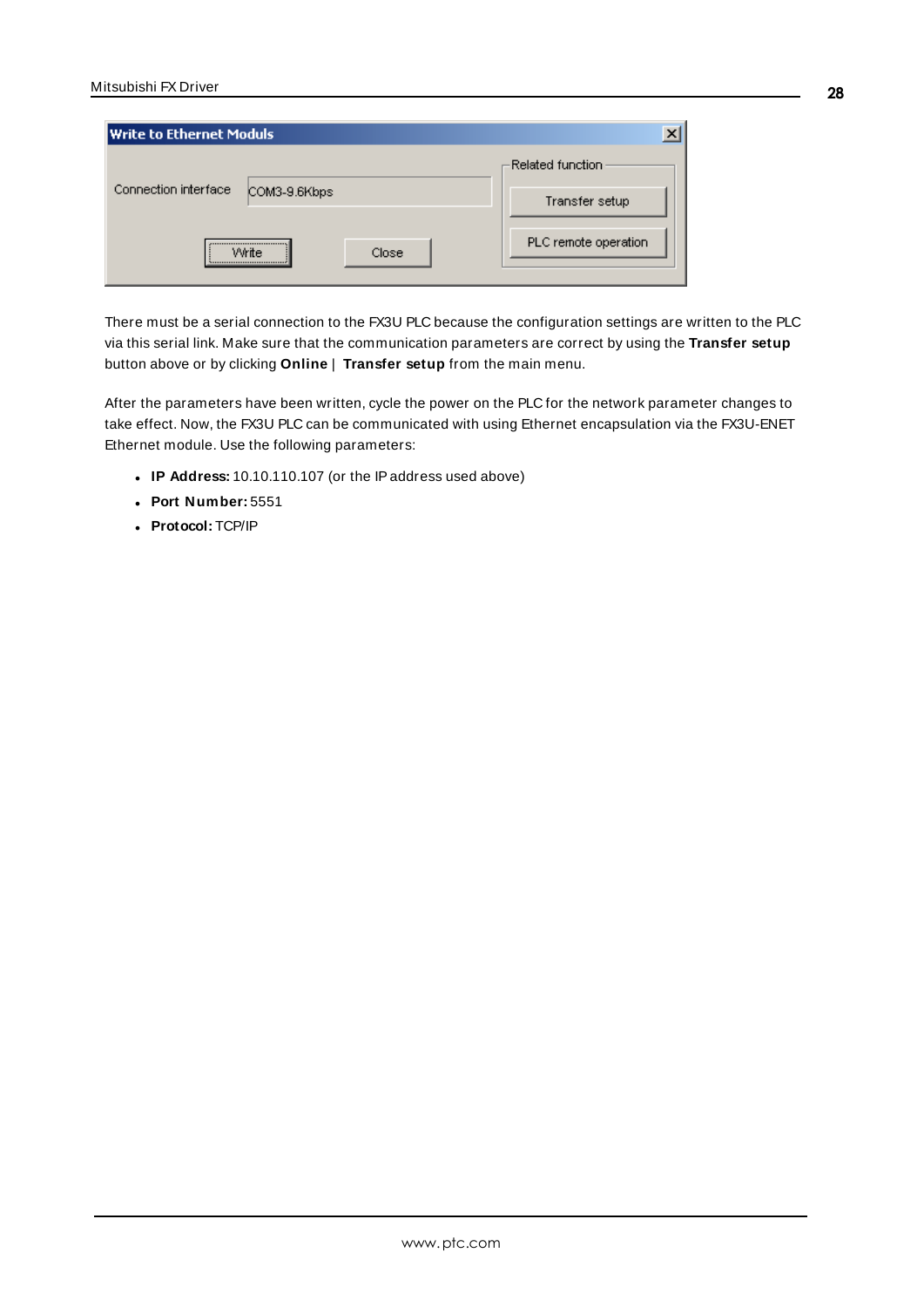# <span id="page-28-0"></span>Index

# **A**

Address Descriptions [16](#page-15-0) Address specifications [16](#page-15-2) Appendix Ethernet Encapsulation [23](#page-22-0) Attempts Before Timeout [13](#page-12-1) Auto-Demotion [13](#page-12-0) Auxiliary Relays [16-20](#page-15-3)

# **B**

Boolean [15](#page-14-1) Buffer full [22](#page-21-3) Buffer overrun [22](#page-21-4)

# **C**

Channel Assignment [10](#page-9-1) COM-ET10-T Module [23](#page-22-2) Communication Protocol [4](#page-3-1) Communications Timeouts [12-13](#page-11-1) Connect Timeout [12](#page-11-2) Counter [16-20](#page-15-4)

# **D**

Data Collection [11](#page-10-2) Data Registers [16-19,](#page-15-5) [21](#page-20-0) Data Types Description [15](#page-14-0) Demote on Failure [13](#page-12-2) Demotion Period [13](#page-12-3) Device ID [4](#page-3-2) Discard Requests when Demoted [13](#page-12-4) Do Not Scan, Demand Poll Only [12](#page-11-3) Driver [10](#page-9-2)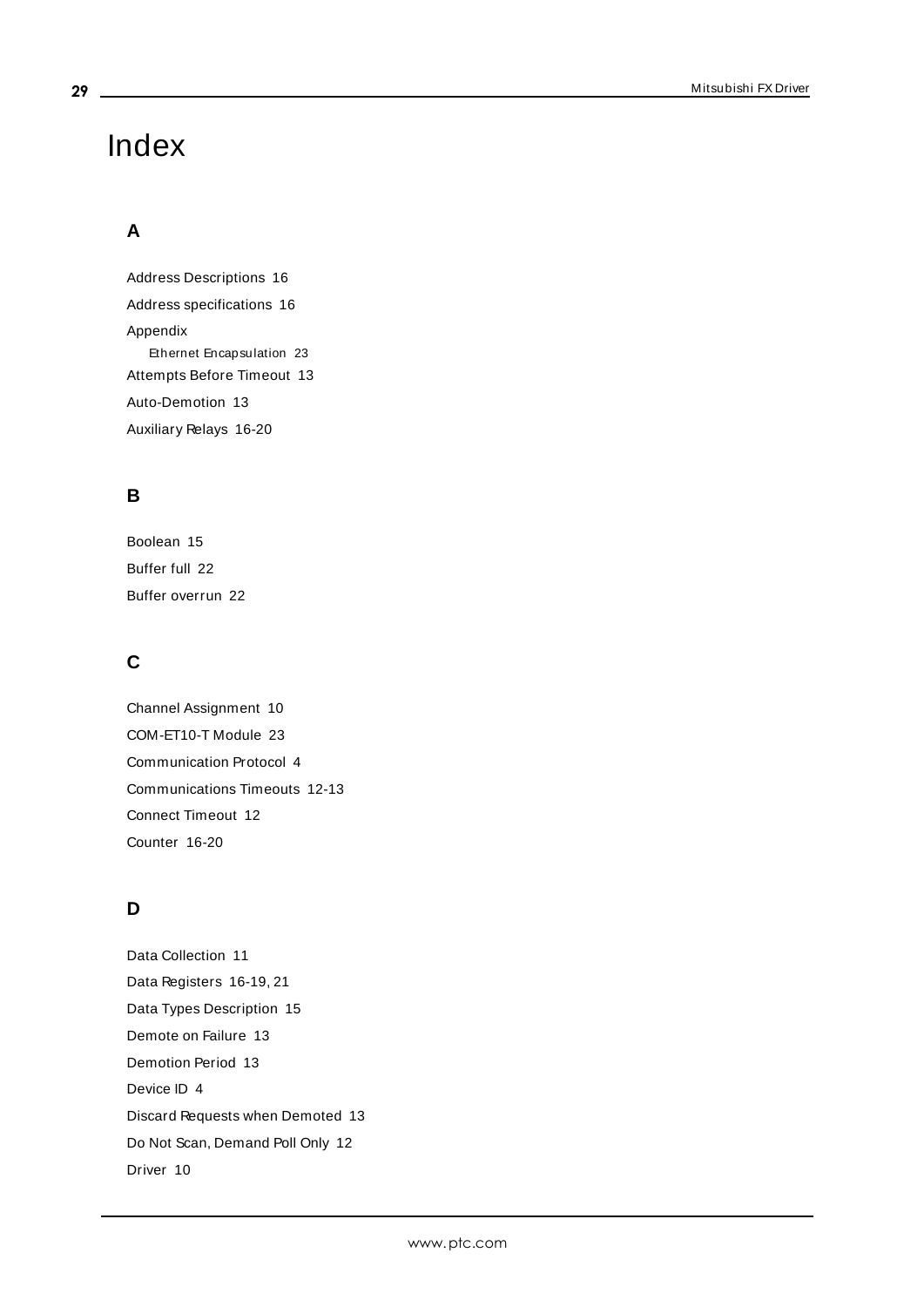DWord [15](#page-14-2)

# **E**

Error Mask Definitions [22](#page-21-2) Ethernet Encapsulation [4](#page-3-3) Event Log Messages [22](#page-21-0)

# **F**

Float [15](#page-14-3) Flow Control [4](#page-3-4) Framing [22](#page-21-5) FX Addressing [16](#page-15-1) FX0 Addressing [17](#page-16-0) FX0N Addressing [18](#page-17-0) FX2N Addressing [19](#page-18-0) FX2NC-ENET-ADP Module [24](#page-23-1) FX3U-ENET Module [25](#page-24-1) FX3U Addressing [20](#page-19-0)

# **G**

General [10](#page-9-0)

# **H**

Hardware break [22](#page-21-6)

# **I**

I/O error [22](#page-21-7) ID [10](#page-9-3) Identification [10](#page-9-0) Initial Updates from Cache [12](#page-11-4) Inputs [16-20](#page-15-6) Inter-Request Delay [13](#page-12-5)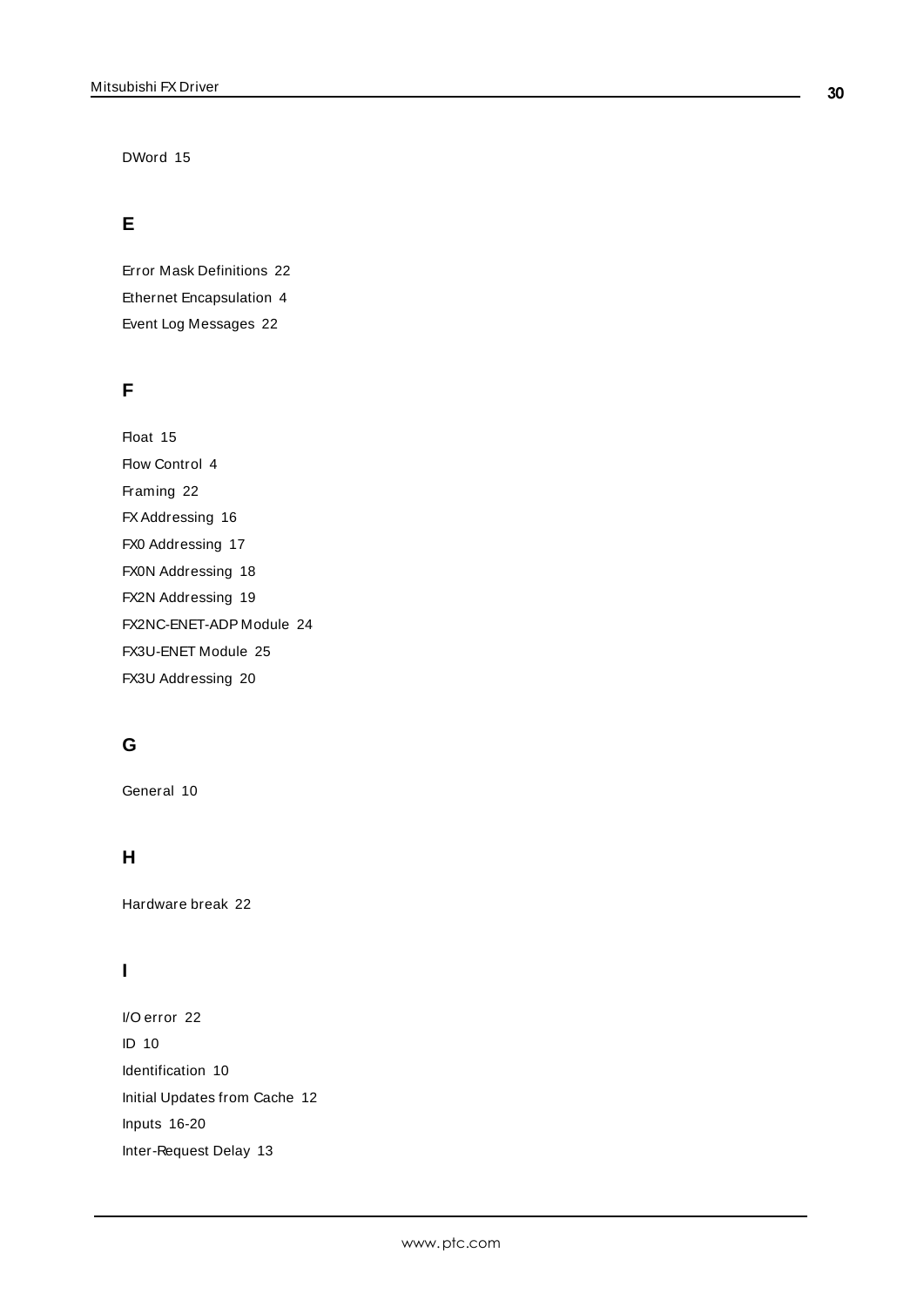**L**

Long [15](#page-14-4)

# **M**

Mitsubishi FX2N() Series Ladder [23](#page-22-3) Mitsubishi FX1N/2N/2NC Series Ladder [24](#page-23-2) Mitsubishi FX1s Series Ladder [24](#page-23-3) Model [10](#page-9-4)

# **N**

Name [10](#page-9-5) Network [4](#page-3-5)

# **O**

Operating Mode [11](#page-10-0) Outputs [16-20](#page-15-7) Overrun [22](#page-21-8) Overview [3](#page-2-1)

# **P**

Parity [22](#page-21-9)

# **R**

Received block length does not match expected length. | Received block length = <number>, Expected block length = <number>. [22](#page-21-1) Redundancy [14](#page-13-0)

Registers [16](#page-15-8) Request Timeout [12](#page-11-5) Reset [16-20](#page-15-9) Respect Tag-Specified Scan Rate [12](#page-11-6)